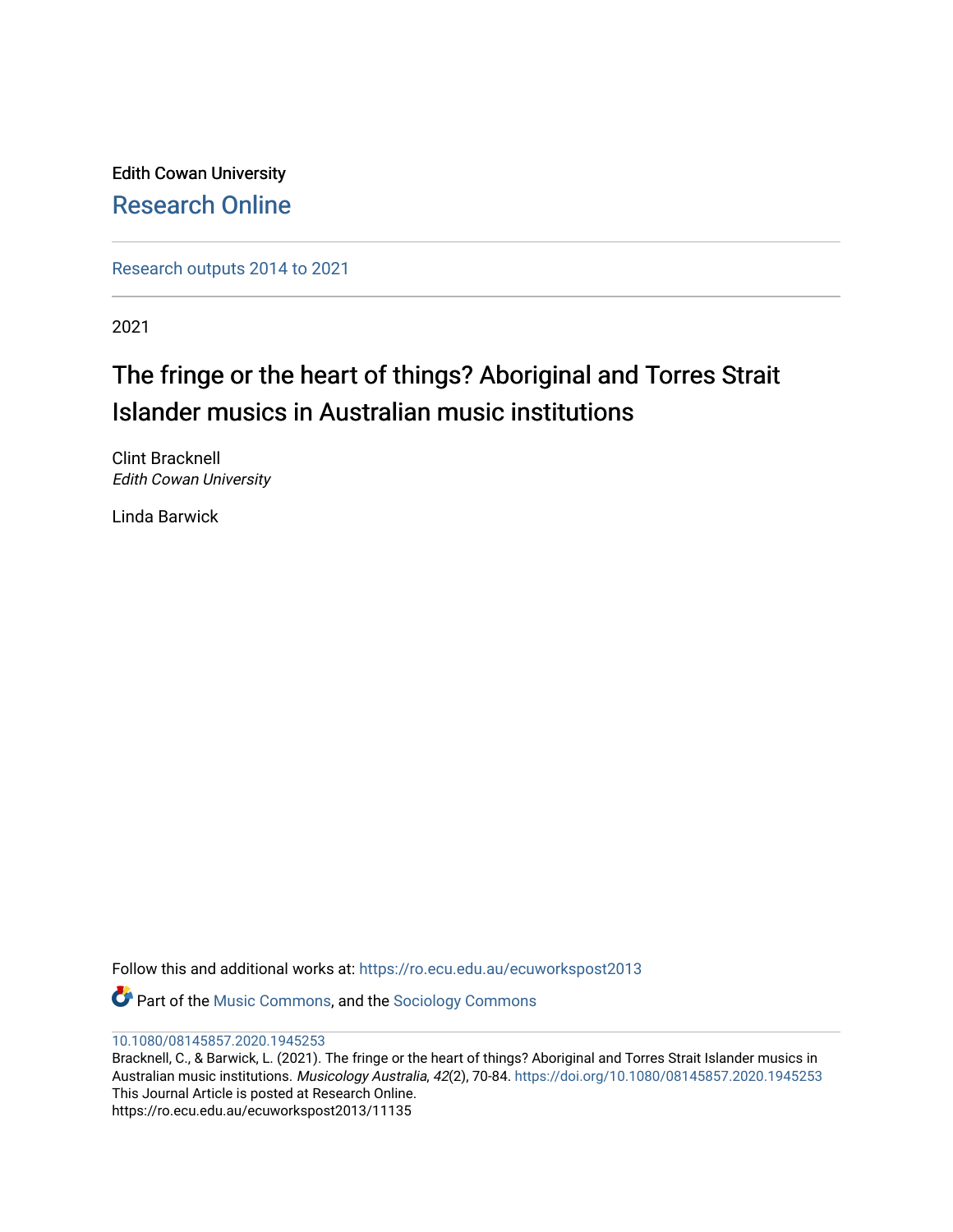

## **Musicology Australia**



**ISSN: (Print) (Online) Journal homepage:<https://www.tandfonline.com/loi/rmus20>**

# **The Fringe or the Heart of Things? Aboriginal and Torres Strait Islander Musics in Australian Music Institutions**

**Clint Bracknell & Linda Barwick**

**To cite this article:** Clint Bracknell & Linda Barwick (2021): The Fringe or the Heart of Things? Aboriginal and Torres Strait Islander Musics in Australian Music Institutions, Musicology Australia, DOI: [10.1080/08145857.2020.1945253](https://www.tandfonline.com/action/showCitFormats?doi=10.1080/08145857.2020.1945253)

**To link to this article:** <https://doi.org/10.1080/08145857.2020.1945253>

© 2021 The Author(s). Published by Informa UK Limited, trading as Taylor & Francis Group.



 $\bullet$ 

Published online: 24 Sep 2021.

[Submit your article to this journal](https://www.tandfonline.com/action/authorSubmission?journalCode=rmus20&show=instructions)  $\mathbb{Z}$ 

**Article views: 203** 



 $\overrightarrow{Q}$  [View related articles](https://www.tandfonline.com/doi/mlt/10.1080/08145857.2020.1945253)  $\overrightarrow{C}$ 

[View Crossmark data](http://crossmark.crossref.org/dialog/?doi=10.1080/08145857.2020.1945253&domain=pdf&date_stamp=2021-09-24) $\bm{\mathcal{C}}$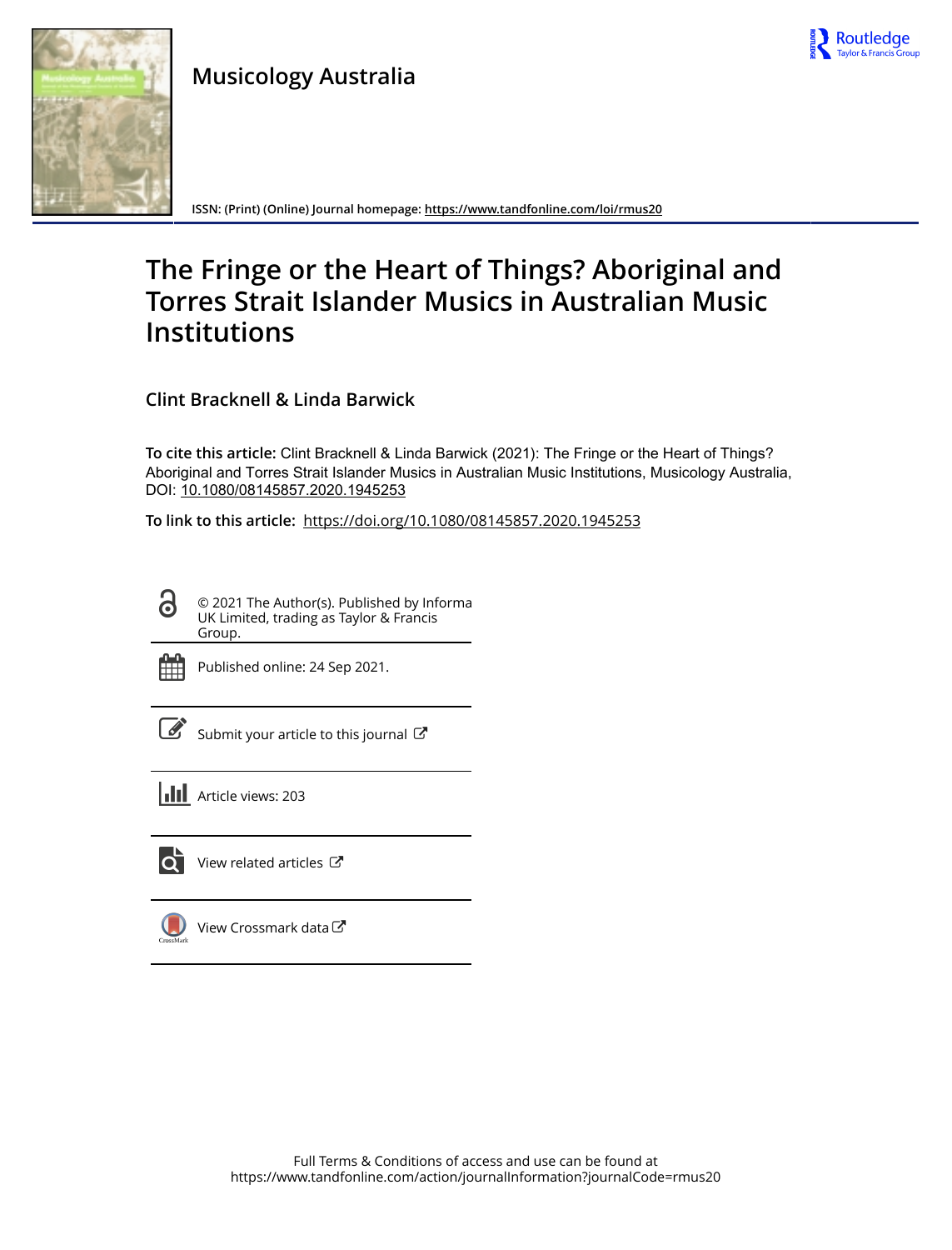

ခါ OPEN ACCESS

### <span id="page-2-0"></span>The Fringe or the Heart of Things? Aboriginal and Torres Strait Islander Musics in Australian Music Institutions

### CLINT BRACKNELL<sup>a</sup>  $\bullet$  AND LINDA BARWICK<sup>b</sup>

 $\mathrm{a}_{E}$ dith Cowan University, Australia;  $\mathrm{^{b} The}$  University of Sydney, Australia

Teetering on the fringe of Australian music scholarship and knowledge institutions, research and teaching of local Indigenous musics hold a marginal place, belying the positioning of Indigenous music-makers at the centre of international representations of Australian culture, and the dynamic local connections of Indigenous music-making to Australian landscapes and social realities. Music's ubiquity and diversity worldwide show its potential as a tool to manage the changing world in societies of the past and present, yet this potential is largely neglected in contemporary Australia, and our theories and evidence base are limited by the narrow western focus within our knowledge institutions. The sheer weight of institutional investment in purportedly superior European musics prolongs Australia's characteristic cultural cringe and the trivialization of Indigenous cultures. Recent calls to decolonize music education and decentre the study of western classical music ring hollow in the Australian context because, despite the glossy pictures and stated aspirations, there is a big gap at the heart of our music institutions. Addressing this gap requires not just greater inclusion of Indigenous people and their musics, but also, we argue, advocacy for Indigenous self-determination as core business.

#### Introduction

Country—the 'nourishing terrain' (Rose [1996](#page-15-0))—is alive and intertwined with Indigenous identities and knowledge systems. Across the landscape currently known as Australia, many songs in many different regional Indigenous languages can directly connect people to the heart of Country. As Irene Watson observes, 'the natural world is still singing even though the greater part of humanity has disconnected itself from song' (Watson [2014,](#page-15-0) 33). While Indigenous musics are not unique in terms of their affiliative and communicative qualities, they are distinctively important to Indigenous cultures (Ellis [1985;](#page-13-0) Stubington [2007](#page-15-0); Marett [2010\)](#page-14-0). Performance helps maintain Indigenous ontological relations to land, relations that 'continue to unsettle white Australia's sense of belonging' (Moreton-Robinson [2015,](#page-14-0) xxi). Describing settler colonialism in Australia, Patrick Wolfe states:

On the one hand, settler society required the practical elimination of the natives in order to establish itself on their territory. On the symbolic level, however, settler society subsequently sought to recuperate indigeneity in order to express its difference—and, accordingly, its independence—from the mother country. [\(2006](#page-16-0), 389)

As a consequence, at various points of the Australian settler colonial project, Indigenous musics have risked eradication and appropriation (Haebich [2018;](#page-13-0) Harris [2020\)](#page-13-0).

# 2021 The Author(s). Published by Informa UK Limited, trading as Taylor & Francis Group. This is an Open Access article distributed under the terms of the Creative Commons Attribution-NonCommercial-NoDerivatives License (http://creativecommons.org/licenses/by-nc-nd/4.0/), which permits non-commercial re-use, distribution, and reproduction in any medium, provided the original work is properly cited, and is not altered, transformed, or built upon in any way.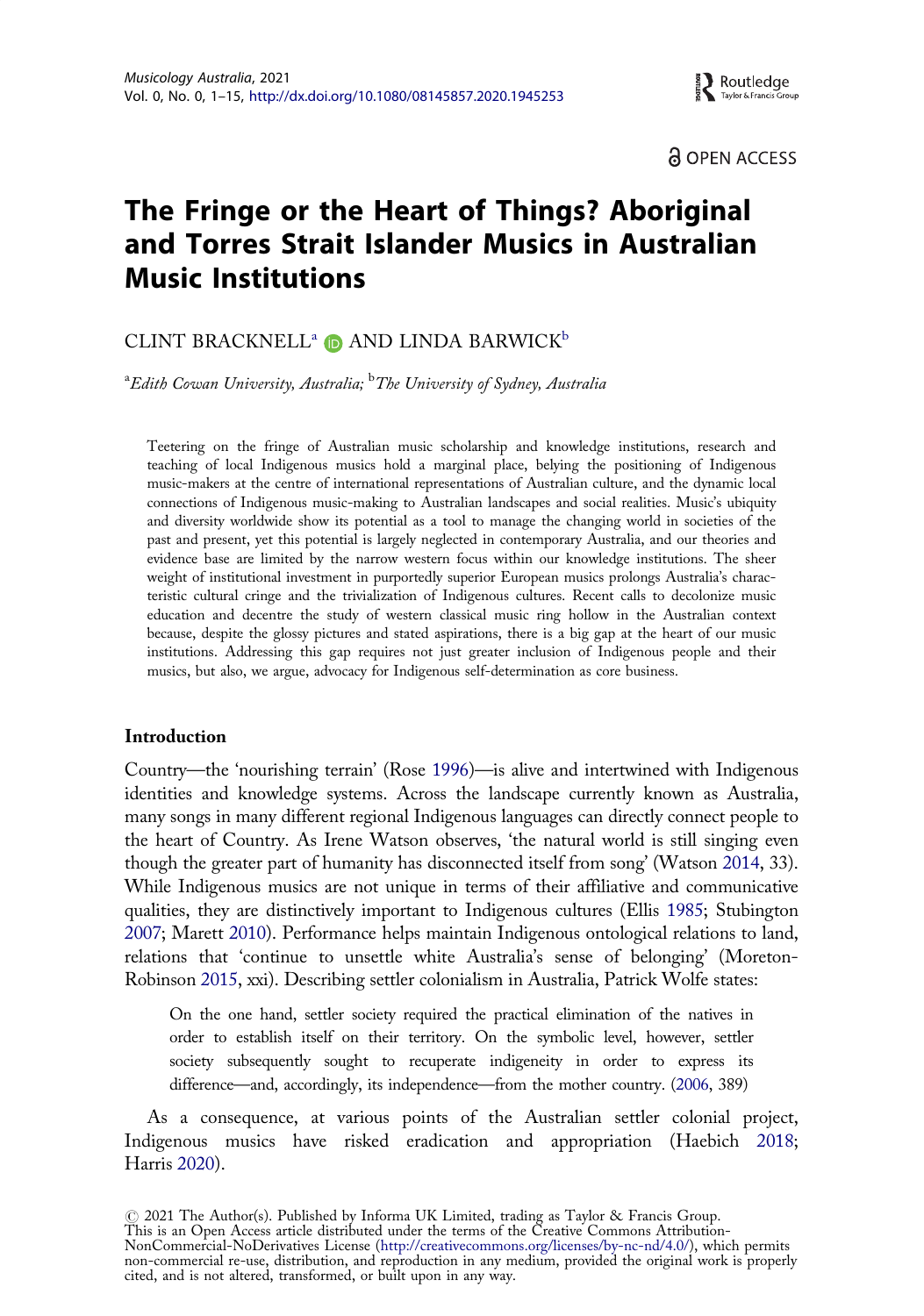<span id="page-3-0"></span>Within today's global milieu, association with Indigenous musics—be it symbolic, aspirational or part of core business—provides Australian music institutions, composers and researchers with a sense of prestige or distinctiveness. Study of Indigenous musics has also been at the vanguard of significant innovation in Australian music scholarship across the areas of pedagogy (Ellis [1985](#page-13-0)), applied methods associated with the repatriation of archival audio recordings (Bendrups, Barney and Grant [2013](#page-12-0); Wafer and Turpin [2017](#page-15-0); Barwick et al. [2019\)](#page-12-0) and cross-cultural collaborative research (Barney [2014](#page-11-0)). Looking ahead, the inextricable link between landscape and performance in Indigenous performance is directly relevant to the emerging field of ecomusicology—the study of music in relation to society and the environment (Feld [1990;](#page-13-0) Marett [2010;](#page-14-0) Allen and Dawe [2015\)](#page-11-0). The regionally distinctive, esoteric and seemingly evanescent nature of Indigenous performance has long positioned it as a subject of scholarly interest (Stubington [2007](#page-15-0); Skinner [2015](#page-15-0)).

Despite their obvious fascination, settler colonist transcribers of the nineteenth century were unable to understand the complexity and culturally embedded nature of Indigenous song, most hearing it as 'monotonous and primitive' (Radic [2002](#page-15-0), 10; Bracknell [2020a\)](#page-12-0). These initial impressions served to position Indigenous musics as trivial and inferior, and supported the widespread practice of banning Indigenous musics on missions and reserves, which in turn assisted processes of colonial indoctrination utilizing European music (Radic [2002](#page-15-0)). The dramatic changes to Indigenous lifeways brought about by Australia's colonization and subsequent cultural assimilation policies continue to devastate the vitality of most Indigenous performance traditions (Marett in McLintock [2008;](#page-14-0) Haebich [2018\)](#page-13-0). Because these traditions are predominantly vocal and based in language, it is also of concern that just thirteen of more than 200 Indigenous languages maintain fluent speakers across all generations (Marmion et al. [2014\)](#page-14-0).

In the context of the settler colonial nation-state, academics are powerfully positioned to be advocates for Indigenous musics. Many of the key factors for sustaining musical traditions identified in Grant's 'Musical Vitality and Endangerment Framework' (Grant [2014](#page-13-0)) are reliant on the opinions, endeavours and influence of cultural outsiders, particularly music researchers and music institutions. Since the middle of the twentieth century, music researchers have increasingly attempted to understand Indigenous musics on their own terms, despite general resistance from the institutions within which their practice was embedded and constrained. The gradual emergence of more culturally inclusive attitudes towards music research culminated in Catherine Ellis and Ngarrindjeri poet Leila Rankine establishing the Centre for Aboriginal Studies in Music (CASM) at the University of Adelaide in 1972 (Ellis [1974\)](#page-13-0). More recently, following calls from Indigenous communities (Marett et al. [2006](#page-14-0); Corn [2013](#page-12-0)) and earlier music researchers like Catherine Ellis [\(1992\)](#page-13-0), contemporary music researchers have increasingly collaborated with Indigenous communities to address pressing cultural and environmental crises and produce tangible local benefits (for examples, see Barwick et al. [2005;](#page-12-0) Emberly, Treloyn and Charles [2017](#page-13-0); Corn and Patrick [2019](#page-12-0)). Nevertheless, this important work has seemingly scarcely influenced the core business of Australia's music institutions and most domestic music studies, which remain predominantly grounded in Europe's classical traditions and continue to position Indigenous people and music on the fringe (Newton [1990](#page-14-0); Ottosson [2015;](#page-14-0) Harris [2020\)](#page-13-0).

Conservatoria are ultimately responsible for deciding what music and which musical practices are worth conserving from the past, and what—if anything—we need to conserve for the future. Considering the perennially endangered status of regional Indigenous musical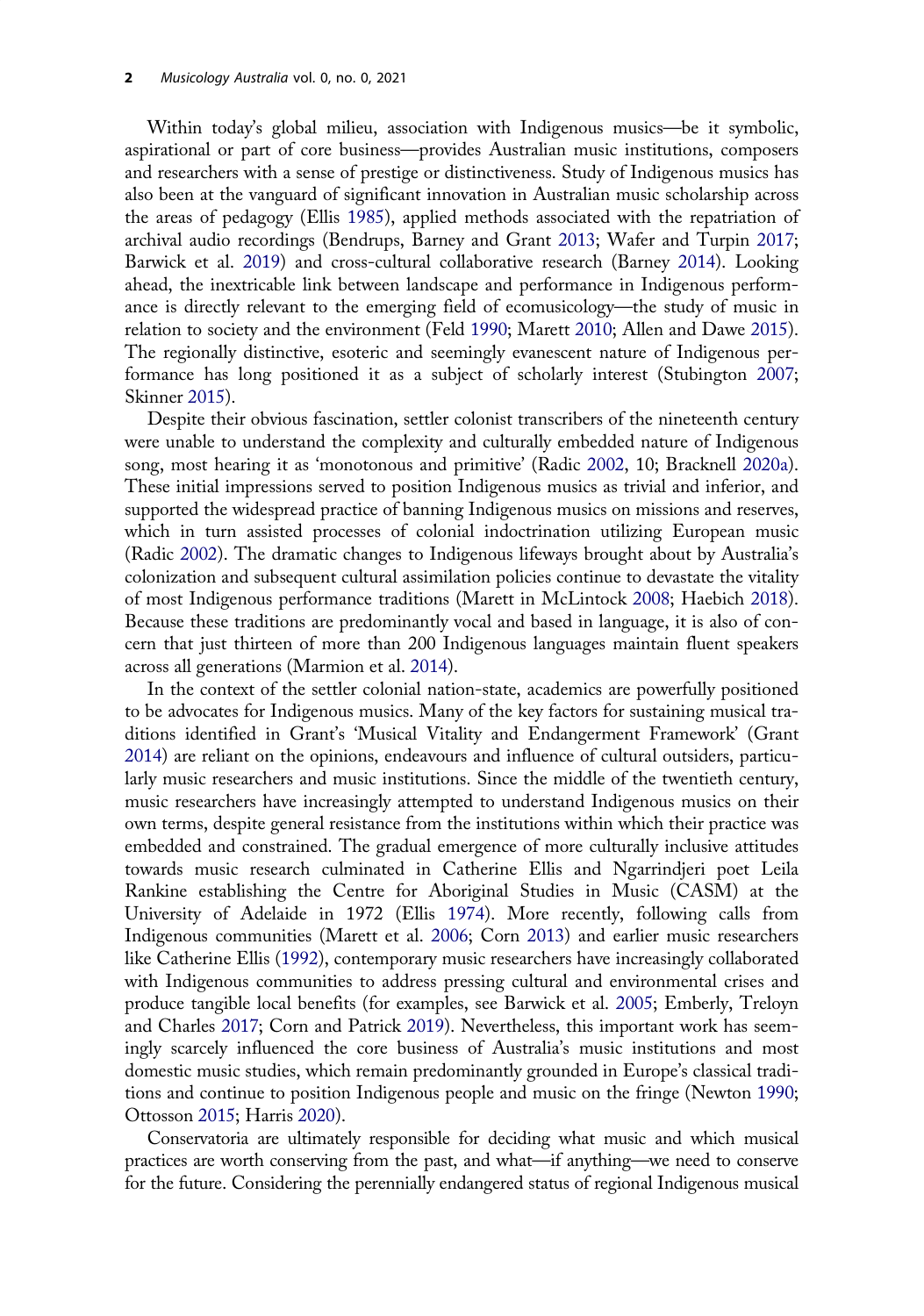<span id="page-4-0"></span>idioms and the way they are customarily evoked in attempts to showcase distinctive Australian culture, their exclusion from most music scholarship and curriculum indicates a serious disjuncture between Australia's current cultural aspirations and its practical realities (Reed [2003;](#page-15-0) Barney [2005](#page-11-0); Marett [2010;](#page-14-0) White [2011](#page-16-0); Harris [2020\)](#page-13-0). This article highlights issues of categorization, representation, training and diversity across the field of music studies in Australia. In light of this discussion, the article will suggest ways in which Australian music scholarship can become a braver space in which authentic, sustained and meaningful engagement with Indigenous music-makers truly constitutes a central mandate.

#### Shifting Symbols

The Australian government recognizes both Aboriginal and Torres Strait Islander peoples as Indigenous peoples. The Australia Council for the Arts' Protocols for Producing Indigenous Australian Music refers to Indigenous music as being 'created primarily by Indigenous Australian people, or based on the cultural property of Indigenous Australian people' (Janke and Quiggin [2007](#page-13-0), 4). This definition can be expanded upon to distinguish Indigenous musics by their inclusion of musical or lyrical content derived from Indigenous people, and the Indigenous identity of the artists involved in its production (Bracknell [2019](#page-12-0)).<sup>1</sup> In Australia, due to the ongoing ideological struggle between institutional control and Indigenous self-determination, the music-making that is persistently categorized as 'Indigenous music' is multifaceted and in constant flux (Bracknell [2019\)](#page-12-0). 'Indigenous music' can refer to a wide range of regionally, linguistically and functionally diverse vocal music idioms—be they genres of the mainland and Tasmania usually featuring percussion and, far more rarely, the didjeridu, or the markedly dissimilar and diverse musics of the Torres Straits. Equally, it can encompass music created by Aboriginal and Torres Strait Islander music-makers across the multitude of popular genres now almost globally available as a 'repertory of resources for any given musician' (Straw [1991](#page-15-0), 253) and put to use as an array of country, rock, hip hop and even art music all 'allied to the proclamation of contemporary black identity' (Clough [2012](#page-12-0), 269).

Aboriginal and Torres Strait Islander musics always have been and always will be uncompromisingly contemporary (Barwick [2000](#page-11-0)). Creativity is inherent to the perpetuation of even the oldest Aboriginal oral song traditions (Hale [1984\)](#page-13-0), and is exemplified by the widespread composition of new songs in old styles to describe contemporary life (Donaldson [1979;](#page-13-0) Bracknell [2017](#page-12-0)). There is also a frequent and dynamic interaction between the conventions of Indigenous musics and popular music genres (Corn [2009](#page-12-0); Patrick [2015;](#page-15-0) Ottosson [2015\)](#page-14-0). Furthermore, adaptive innovations—such as the use of large painted boards in Junba performances from the Kimberley in Western Australia (Treloyn [2003](#page-15-0)) or the integration of hip hop dance movements at the Milpirri cultural festival at Lajamanu in the Northern Territory (Patrick [2015\)](#page-15-0)—are key to sustaining performances of Aboriginal song, allowing each generation to craft its own expression of cultural identity.

As was the case with Australian languages, until the twentieth century the term 'Australian music' was commonly used to refer to Indigenous musics (Lhotsky [1834](#page-14-0);

<sup>1</sup> The Australian government's current working definition of an Indigenous Australian is 'a person of Aboriginal or Torres Strait Islander descent who identifies as an Aboriginal or Torres Strait Islander and is accepted as such by the community in which he [or she] lives' (Department of Aboriginal Affairs 1981, 8; Gardiner-Garden [2003](#page-13-0)).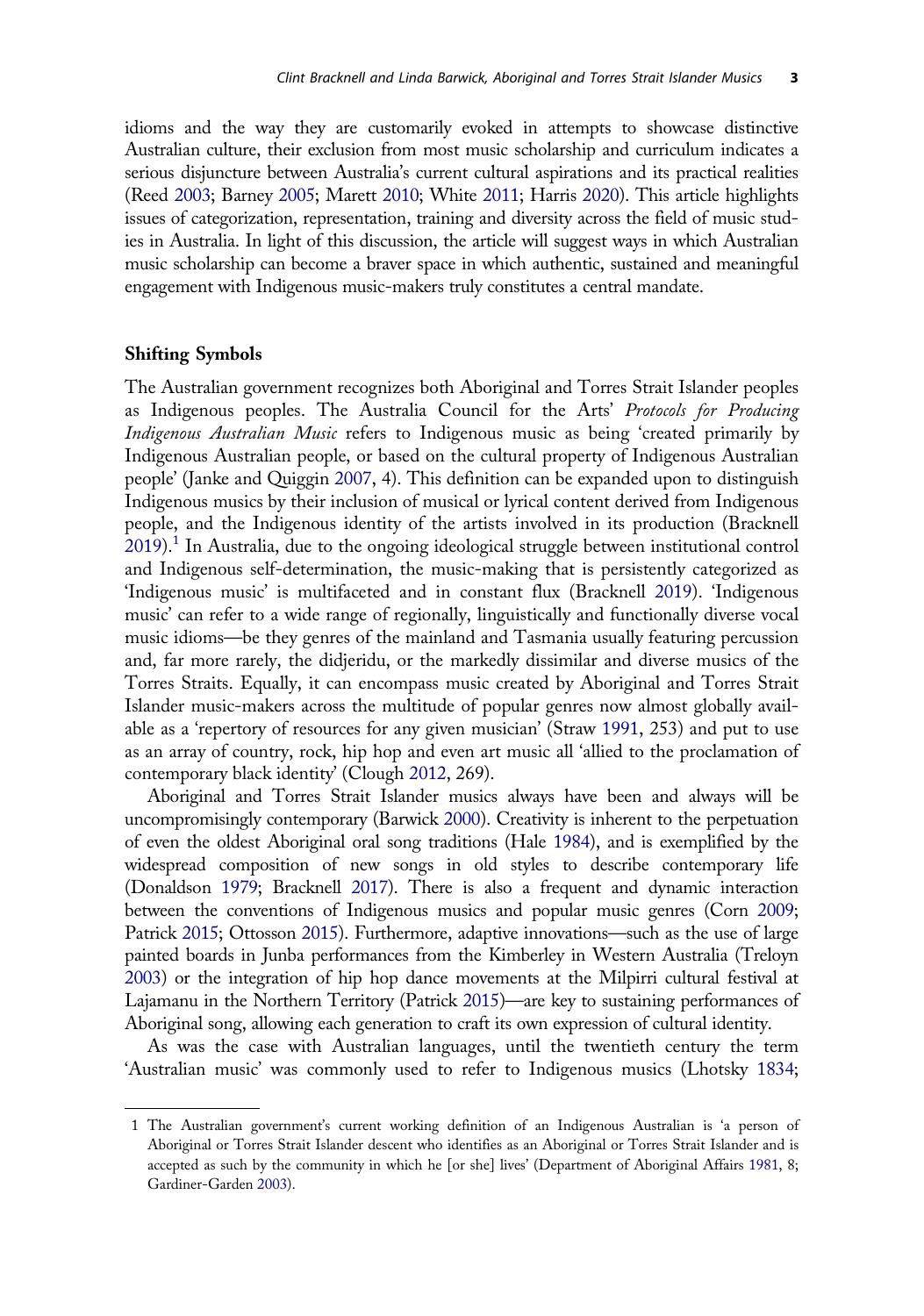<span id="page-5-0"></span>Kingston [1851;](#page-14-0) Skinner [2015\)](#page-15-0). Until the late twentieth century, international interest in the music of Australian settler colonists was minimal, with Aboriginal musics considered by some writers the 'only Australian music of authenticity and intrinsic interest' (Skinner [2011](#page-15-0), 32; original emphasis). James Hall's serialized 'A History of Music in Australia' praised John Lhotsky's [\(1834](#page-14-0)) 'publication of what I believe to be the first piece of music printed in Australia […] the setting of an aboriginal melody which [Lhotsky] heard at a corroboree earlier in the year' (Hall [1951,](#page-13-0) 519). Although positioning it as a scientific curiosity, Lhotsky's description of this piece as the 'first specimen of Australian music' (1834, 1) clearly places Indigenous traditions at the heart of a nascent conceptualization of what Australian music could be.

Moves in the twentieth century towards promoting a settler colonial Australian national identity resulted in the foregrounding of polemic and exclusionary distinctions between Indigenous musics and 'Australian' music, in which the latter category only included the music-making of settler colonists (Wentzel [1962](#page-15-0); Harris [2020](#page-13-0)). In [1967](#page-12-0), the same year as Australia's successful referendum to amend its constitution and count Aboriginal and Torres Strait Islander peoples in the national census, Covell's Australia's Music: Themes of a New Society presented histories of settler colonial music-making in Australia since colonization, together with material about Indigenous musics, suggesting a future in which the two would more greatly influence each other. Unfortunately, most representations of Aboriginality in prominent art music of the twentieth century ranged from being vaguely atmospheric to incorporating actual blackface performance, almost totally excluding Aboriginal people (Harris [2020](#page-13-0)).

Popular music acts involving Aboriginal people such as Warrumpi Band from 1980 and Yothu Yindi from 1986, plus the founding of Bangarra Dance Theatre from 1989 and the premiere of the musical *Bran Nue Dae* in 1990, finally moved Indigenous musics to the foreground of public consciousness. Still, recent efforts to categorize settler colonial Australian and Indigenous musics—let alone describe their complex relationship—are fraught. In an attempt to altogether 'bypass the muddy issues of Australianness', the Currency Companion to Music and Dance in Australia based its coverage around 'music and dance in Australia rather than Australian music and dance' (Whiteoak and Scott-Maxwell [2003](#page-16-0), 5). The Australian Recording Industry Association Music Awards category for 'best Indigenous release' between 1987 and 1991 oddly featured non-Indigenous Australian folk, country and rock artists as nominees and award-winners (Bracknell [2019](#page-12-0)). From 1999 onwards, the 'Indigenous' category was discontinued, and Aboriginal and Torres Strait Islander artists were instead frequently and rather confusingly nominated in the Australian Recording Industry Association Music Awards category for 'best world music album' (Bracknell [2019\)](#page-12-0). The 'world music' category is based on the profitable promotion of 'ethnic and geographical differences' (Connell and Gibson [2004,](#page-12-0) 359), consequently functioning as a 'distancing mechanism that too often allows for exploitation and racism' (Byrne [1999\)](#page-12-0). Despite the central role of Indigenous musics in international representations of Australian culture in tourism and the arts (Magowan [2000](#page-14-0); Barney [2005](#page-11-0); Harris [2020](#page-13-0)), they remain on the outskirts of Australian music institutions and scholarship.

#### Representation in Research

The domestic scholarly study of Indigenous musics in Australia began to gain momentum in the twentieth century (Spearritt [1974\)](#page-15-0). An early exponent, Harold E. Davies, published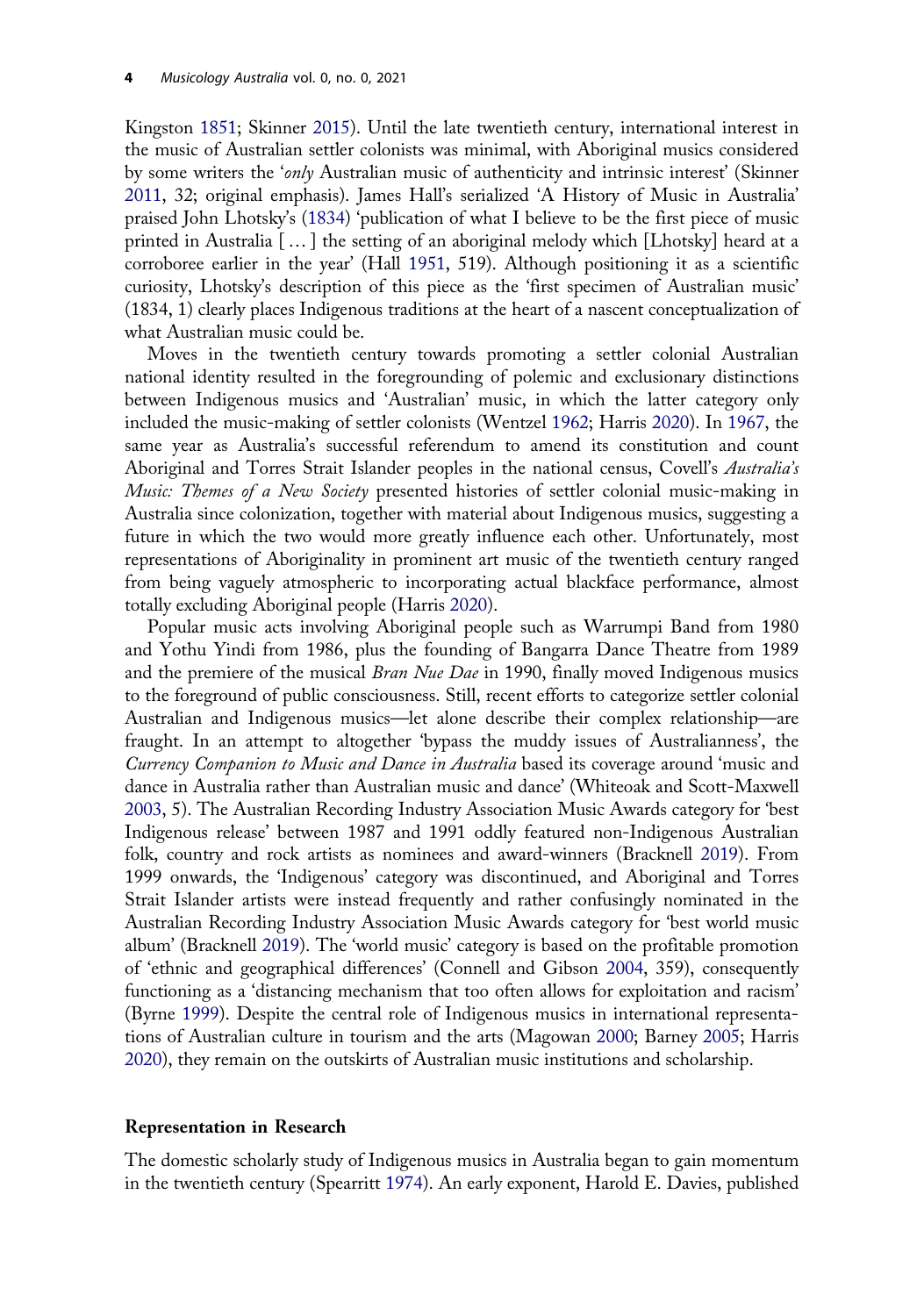<span id="page-6-0"></span>analyses of Aboriginal song in central Australia, suggesting that Aboriginal people, 'whose language is so inherently musical, will probably take the lead in a subsequent development of the art of music' (Davies [1927,](#page-13-0) 695). Nevertheless, he considered Aboriginal musics to represent an earlier stage of evolution (Davies [1927](#page-13-0), [1947\)](#page-13-0). Until the 1950s, music research in Australia focused almost exclusively on western classical traditions, and it was largely anthropologists like T.G.H. Strehlow, R.M and C. Berndt, A.P. Elkin, N.B. Tindale, A.P. Mountford and others who were the main recordists of Aboriginal musics (Moyle [1966\)](#page-14-0). The musicologists Trevor Jones, Alice Moyle and Catherine Ellis worked initially on the recorded collections of others (Elkin and Jones [1958;](#page-13-0) Ellis [1964;](#page-13-0) Moyle [1957](#page-14-0)). In subsequent years, a lineage of Australian musicologists (soon to be termed 'ethnomusicologists', in line with international developments in the field) became engaged to varying extents with Aboriginal and Torres Strait Islander musicians, mostly through fieldwork in remote Australia (Wild [2006](#page-16-0)).

Since at least the 1950s, 'white Australians' quest for identity with the land' (Newton [1990](#page-14-0), 101) has seen white Australian musicians identify with Aboriginal people and Aboriginal musics as a 'cultural foil in the positive sense' as they search 'for a richer culture' (Newton [1990\)](#page-14-0). While Aboriginal and Torres Strait Islander people were not directly involved in such efforts, references to Indigenous musics were often employed to distinguish music created in Australia as being unique or authentic (Newton [1990\)](#page-14-0). Catherine Ellis ([1991](#page-13-0), 14) observed that 'very few' white Australian composers have remained ignorant of the 'structural intricacies of Aboriginal music', yet 'preferred to look at the superficialities: a descending melody, a regularly repeated stick beat, a didjeridu-like sound'. While a general and malleable notion of Indigenous music was considered valuable in the quest for national identity, Indigenous musical traditions were not necessarily appreciated in their own right or on their own terms.

Since its inception in 1963, the Musicological Society of Australia (MSA) has played a significant role in promoting research about Indigenous musics, even at times when Indigenous people were not necessarily involved at the institutional level. While the bulk of MSA members have traditionally been historical musicologists (reflecting the institutional bias of academic music studies more generally), a significant number of ethnomusicologists specializing in studies of Indigenous music-making have served as presidents of the MSA and have driven agendas in support of Indigenous music research (Wild [2006\)](#page-16-0), including Alice Moyle, Catherine Ellis, Stephen Wild, Allan Marett, Steven Knopoff and Aaron Corn. The first MSA conference program of nine papers included two investigating Aboriginal musics: 'The Didjeridu: A Unique Development of a Common Musical Instrument' by Trevor Jones [\(1964\)](#page-14-0) and 'Bara and Mamariga Songs on Groote Eylandt' by Alice Moyle ([1964\)](#page-14-0), both published in the first issue of its flagship journal *Musicology* Australia. In 2001, the late Kaytetye researcher Alison Ngamperle Ross became the first solo Aboriginal presenter at an MSA conference, beginning a steady trickle of Aboriginal and Torres Strait Islander peoples' involvement in Australian music research. The same year saw the establishment of the Indigenous music 'think-tank' study group of the MSA, which led to the MSA supporting Indigenous presenters via a travel bursary and fee waivers. Fifteen years after being launched in 2002, the National Recording Project for Indigenous Performance in Australia (NRPIPA) became an official study group of the MSA in 2017, leading to the MSA's establishment of a dedicated student prize for the best presentation on an Indigenous music topic. In 2020, the MSA's annual conference was preceded by NRPIPA's three-day Symposium on Indigenous Music and Dance featuring a full program of presentations led by Indigenous presenters from Australia and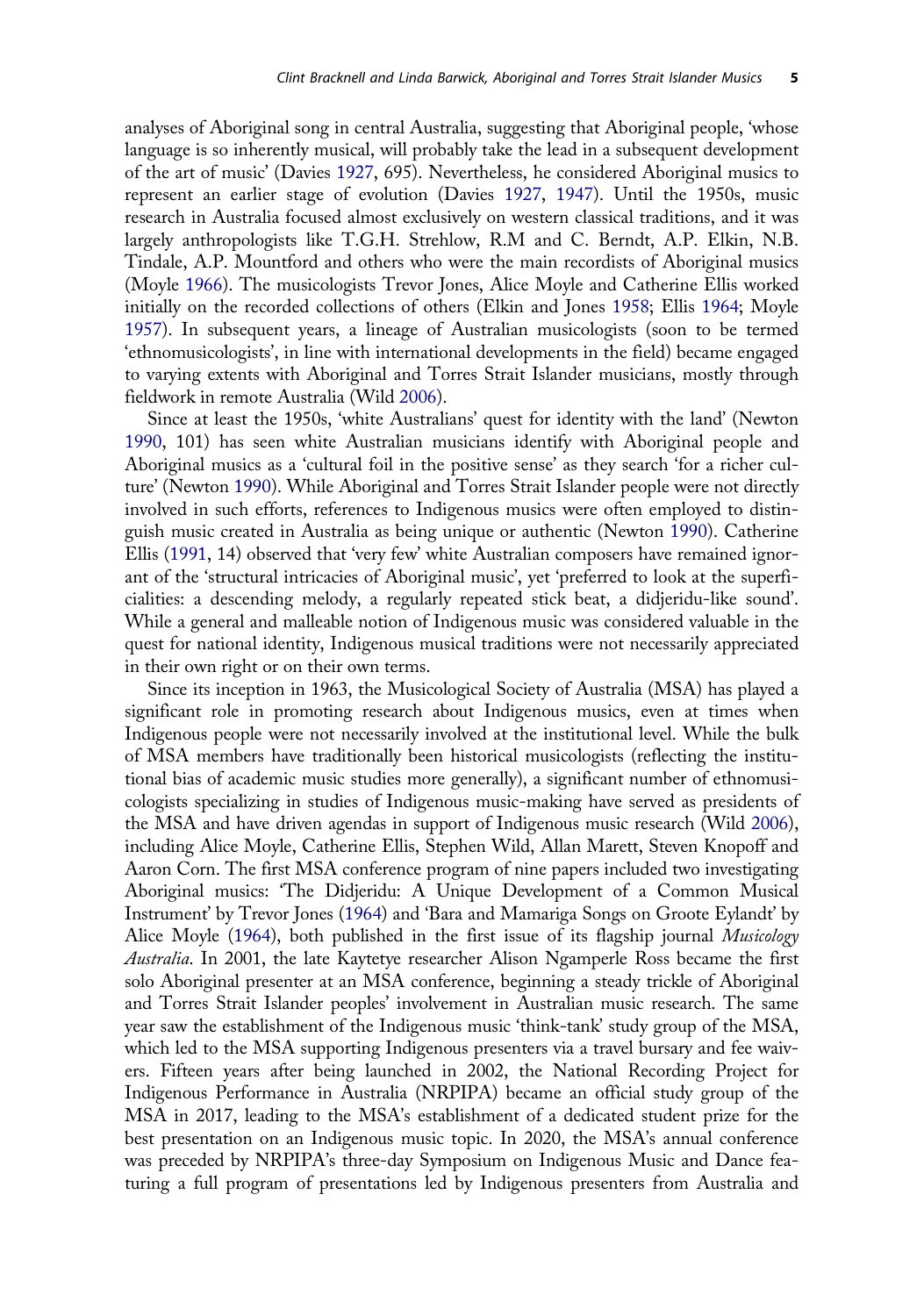<span id="page-7-0"></span>overseas, held in association with the fourth symposium of University of Melbourne's Research Unit for Indigenous Arts and Culture hosted at the University of Melbourne's Wilin Centre for Indigenous Arts and Culture. This trajectory could be understood as representative of a shift in thinking amongst Australian music researchers, with Indigenous musics gradually moving from a fringe concern to a central touchstone of music research in Australia, despite Aboriginal and Torres Strait Islander peoples and researchers of Indigenous musics still constituting distinct minorities of the MSA membership.

The MSA logo and two versions of the cover art for the publication Musicology Australia have long featured a didjeridu player and Aboriginal dancers, representing its uniquely Australian nature with a globally recognized symbol of Aboriginal music-making. An instrument originating in the north of the continent (Moyle [1981\)](#page-14-0), the didjeridu 'is so widely recognised as a symbol of Aboriginal music that it has become metonymic and its use tends to elide the fact that Indigenous people may play other instruments' (Vellutini [2003,](#page-15-0) 132). Foregrounding the didjeridu also belies the fact that voice, lyric and rhythmic text are the fundamental elements of most Aboriginal musical traditions Australia-wide (Wafer and Turpin [2017\)](#page-15-0). Although perhaps aspirational, the MSA's self-representation also partially misleads, given the current state of music research, institutions and education in Australia, where, as we shall see, Indigenous musics are far from a primary concern (Burslem [2019;](#page-12-0) Webb and Bracknell [2021\)](#page-15-0).

#### Institutions and Training

In Australia, more than fifty institutions offer post-secondary music studies (Letts [2014\)](#page-14-0). Without a dramatic cultural shift, these institutions will continue to essentialize, gloss over and ultimately repel Aboriginal and Torres Strait Islander peoples and musics. Diverse examples of recirculating archival Aboriginal song in the Kimberley, central Australia, the southwest of Western Australia and many other places (Wafer and Turpin [2017](#page-15-0)) describe the potential of archival recordings in music sustainability initiatives, but emphasize the underlying need for dedicated time and appropriate places to practice and perform (Barwick and Turpin [2016](#page-12-0)). That valuable time and space for Aboriginal song has often not been forthcoming inside the nation's music institutions. Despite the promise of earlier initiatives such as the 1972 establishment of the CASM, evidence suggests that nearly all music schools in Australian universities have continued to prioritize training in European art music practices, understood as the unmarked, default role of conservatoria.

In 1962, ethnomusicologist Trevor Jones noted a 'conviction still fostered by many of our music educators that all non-European music is by nature childish, unsophisticated, crude, ugly, and downright inferior' (Jones [1962](#page-14-0), 31). Although general consciousness of Aboriginal performance in Australia surged in the late twentieth century, the composer Jon Rose still contended in 2006 that:

[t]he people who run culture in this country are terrified of their own stuff … They only look for overseas models and they only applaud people who do overseas things. It's a cultural cringe. It's sad, but it's the reality. (Quoted in McFadyen [2005\)](#page-14-0)

Recent moves to make Indigenous performance part of core business at major arts organizations include Rhoda Roberts instigating the nationwide Indigenous dance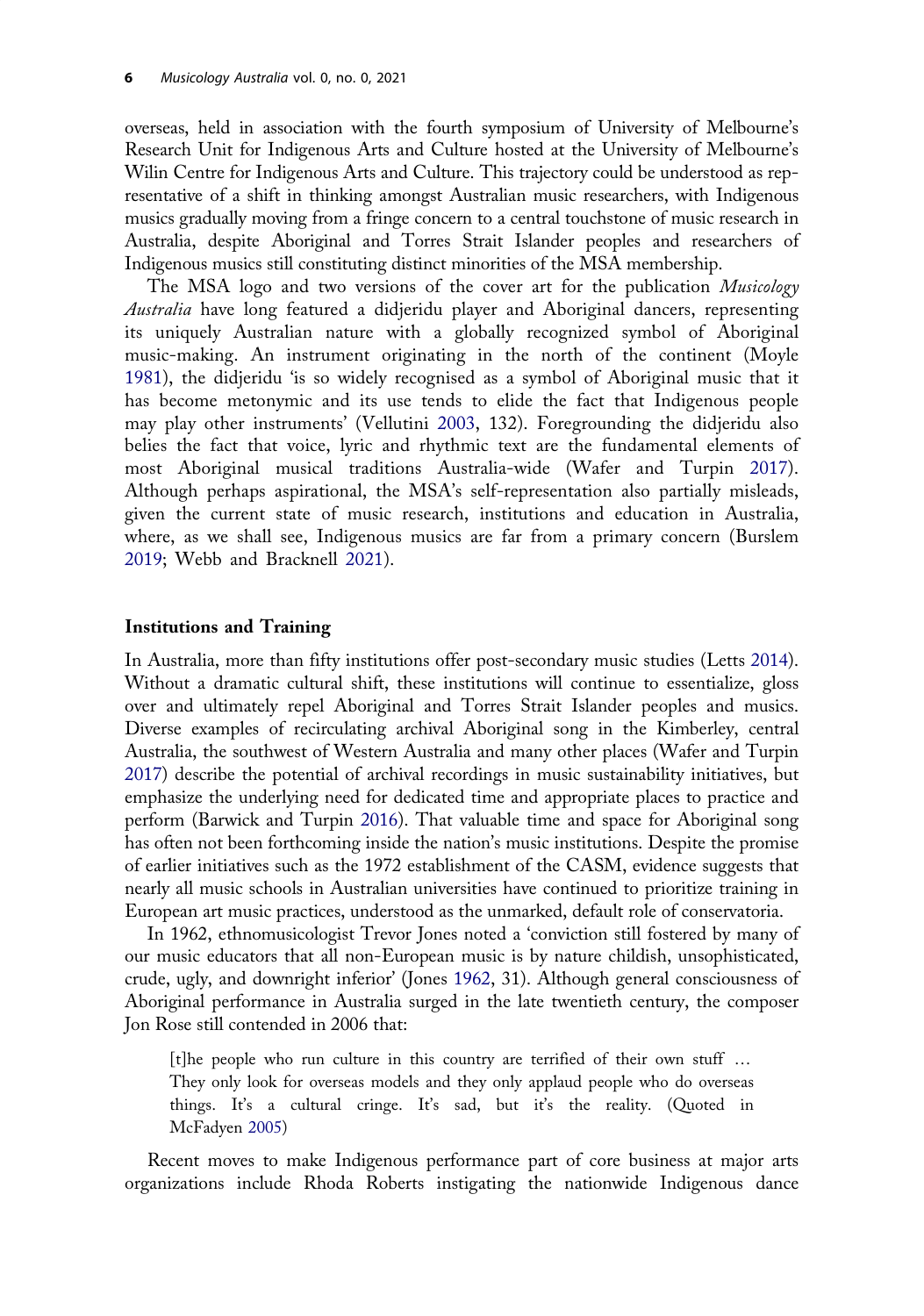<span id="page-8-0"></span>competition Dance Rites at the Sydney Opera House in 2015 and Wesley Enoch being appointed as the artistic director of Sydney Festival in 2017. More recently, Perth Festival programmed a whole first week of Indigenous content in 2020. Its commercial success highlighted Australian audiences' significant appetite for Indigenous performance.

Today, Aboriginal and Torres Strait Islander performers are certainly being applauded and their work is crucial to Australia's arts landscape. Despite moves at the top of arts organizations and the obvious audience interest, there remains scant opportunity for Aboriginal and Torres Strait Islander peoples to study the complexities of their own regional performance traditions. Music teaching in schools—if even available to Aboriginal and Torres Strait Islander students—does little to help in this regard. When asked for their views on music pedagogy and curriculum earlier this century, Aboriginal people in the Northern Territory highlighted 'what they saw as an exclusion-driven westcentric preoccupation with notated music', which 'contrasted with the inclusion generated by orally transmitted music, supporting the collectivist cultures of many societies' (Smith [2002](#page-15-0), 68).

It seems that many Australian music education institutions have a difficult time finding conceptual space to include Indigenous musical content in their courses at all, although Megan Burslem's recent study of musicology teaching in Australian universities optimistically observes that 'new units in Australian Indigenous music traditions and cultures are springing up across the country, often led by Australian Aboriginal and Torres Strait Islander academics and professional practitioners' (Burslem [2019,](#page-12-0) 114). However, Burslem's data reveal that, in 2018, the majority of tertiary music faculties (six of the nine major Australian tertiary music schools she surveyed) failed to offer any undergraduate music units focusing primarily on Aboriginal musics. Furthermore, three of the nine music schools surveyed did not mention in their non-practical music course descriptions the terms 'Indigenous' or 'Aboriginal' at all. Course offerings may vary from year to year depending on the values and expertise of teaching staff employed at each institution, but only the University of Adelaide's Elder Conservatorium houses a dedicated centre for Aboriginal music.

While Burslem's dataset is limited to non-practical units available in 2018, it reveals a possible disjuncture between research and teaching at key institutions, which, although undertaking significant funded Indigenous music research, have little correlating curriculum. Teaching at Australian music schools occurs mostly in line with their foundations as training institutions for composers and orchestral instrumentalists. In order to cover oneon-one instrumental teaching, the non-practical undergraduate curriculum at music schools can end up complex and fragmented, with little space for overarching curriculum outside broad world music or themed units. Consequently, and as part of the aforementioned legacy of anthropological—not musical—academic interest in Indigenous musics, course content centred on Indigenous music-making is just as likely to be found in anthropology, linguistics or Indigenous studies units as music ones.

Aside from overarching issues associated with elitism and the settler colonial gaze, this situation is itself partially a result of the cycle of exclusionary school music education. The longstanding reluctance of most secondary school music teachers in Australia to include Indigenous musics in their programs feeds into the paucity of Indigenous music content at tertiary levels (Webb and Bracknell [2021](#page-15-0)). Like secondary schools, universities can blame the virtual invisibility of Indigenous musics in their offerings on the fact that most music lecturers are unfamiliar with Indigenous content and wary of protocols associated with potentially restricted cultural material such as song. Trepidation is warranted, but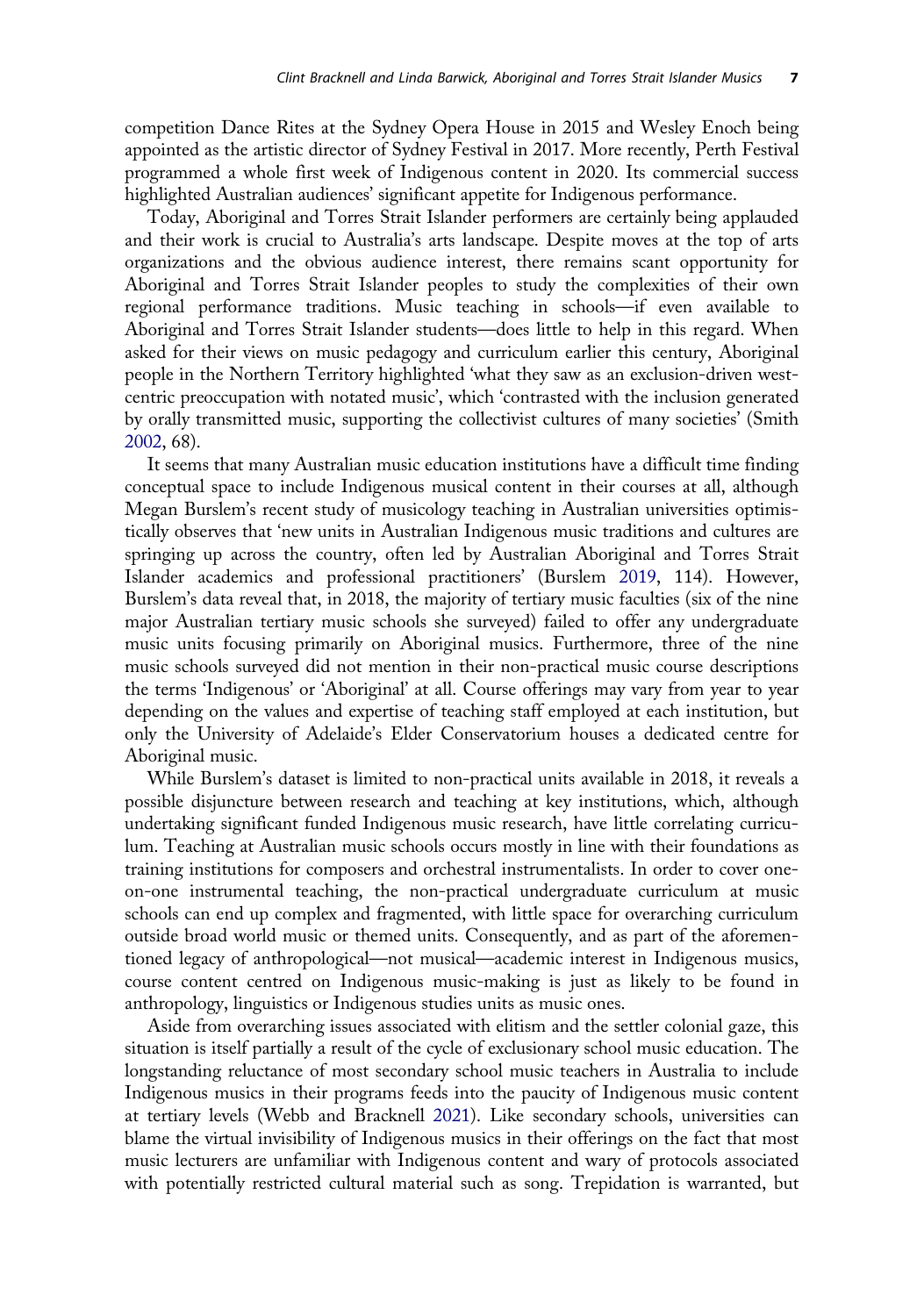<span id="page-9-0"></span>inaction will not break the cycle. Without a significant improvement in equitable relationships between Indigenous music-makers and music institutions, alongside the development of new domains for training in Indigenous traditions, issues of endangerment and marginalization will only be exacerbated.

In 1975, the University of Adelaide appointed senior Pitjantjatjara songman M. Baker as a senior lecturer, in acknowledgement and recognition of his commensurate expertise as a performer and knowledge-holder, and this appointment became key to the CASM's early experimentation with a kind of bimusical pedagogy (Amery [2012\)](#page-11-0). Such a groundbreaking move would come to be remembered, however, as an exception to the rule in Australian academic music institutions, which still predominantly, if not exclusively, employ conservatorium-trained lecturers with little knowledge of Indigenous musics. Sporadic and longer-term programs involving Indigenous instructors at various music institutions continue to be developed and are usually effective and well received (Corn and Patrick [2015;](#page-12-0) Turpin et al. [2017\)](#page-15-0), no doubt because performers 'can best reflect and express the essence of a culture' (Lampton and Tunstill [1994,](#page-14-0) 35). Still, in the eyes of Australian tertiary music institutions, there is an extremely small pool of Indigenous people considered suitably qualified as lecturers. At present, most Australian universities seem to lack the will to prioritize the development, recruitment and ongoing culturally supportive employment of such individuals (Cheetham et al. [2020\)](#page-12-0), thus further entrenching Indigenous musics on the extreme fringe of Australian music training.

Presently, there are few tertiary performance programs tailored for Indigenous students. Courses at the CASM (Centre for Aboriginal Studies in Music), TAFE (Technical and Further Education college) New South Wales Eora in Sydney and AbMusic in Perth focus on popular music. NAISDA (National Aboriginal and Islander Skills Development Association) Dance College offers dance training, and the longstanding Aboriginal Performance course at WAAPA (Western Australian Academy of Performing Arts) aims to prepare students for acting work. Since 2017, Chris Sainsbury's Ngarra-Burria First Peoples Composers scheme has been successful as an art-music-focused training and mentoring program for Indigenous music-makers operating outside a university degree structure (Australian Music Centre [2020](#page-11-0)). However, it is not currently possible for an Indigenous person in Australia—or any student for that matter—to enrol in an undergraduate program of study coordinated by Aboriginal and/or Torres Strait Islander instructors to major in Indigenous musics. Deep learning in an Indigenous music context remains outside the remit of most music institutions, and is more likely to occur in association with local community-controlled cultural centres and ranger programs, sometimes as a positive result of university-supported research (Barwick et al. [2010](#page-12-0); Marett, Barwick and Ford [2013;](#page-14-0) Treloyn and Charles [2015](#page-15-0); Corn and Patrick [2015](#page-12-0); Turpin [2017](#page-15-0); Emberly, Treloyn and Charles [2017;](#page-13-0) Barwick [2017;](#page-11-0) Curran, Fisher and Barwick [2018](#page-13-0)).

Research has functioned to partially inform and support important cultural programs, gatherings and events available to the general public including the Garma Festival (Marett et al. [2006](#page-14-0)), the Mowanjum festival (Treloyn, Martin and Charles [2016](#page-15-0)), the Milpirri festival (Patrick [2015\)](#page-15-0), the Yeperenye and Mbantua Festivals (Perkins [2016;](#page-15-0) Barwick and Turpin [2016](#page-12-0)) and the work around Perth Festival's recent Noongar-language adaptation of Macbeth (Bracknell et al. forthcoming). Torres Strait Islander scholar Martin Nakata argues that Indigenous scholars should engage with the academic disciplines in order to demonstrate how mainstream knowledge is limited in its ability to understand the dynamics and diversity of Indigenous people and culture (Nakata [2006](#page-14-0)). Accordingly, recent decades have increasingly seen university-affiliated Indigenous researchers including Joseph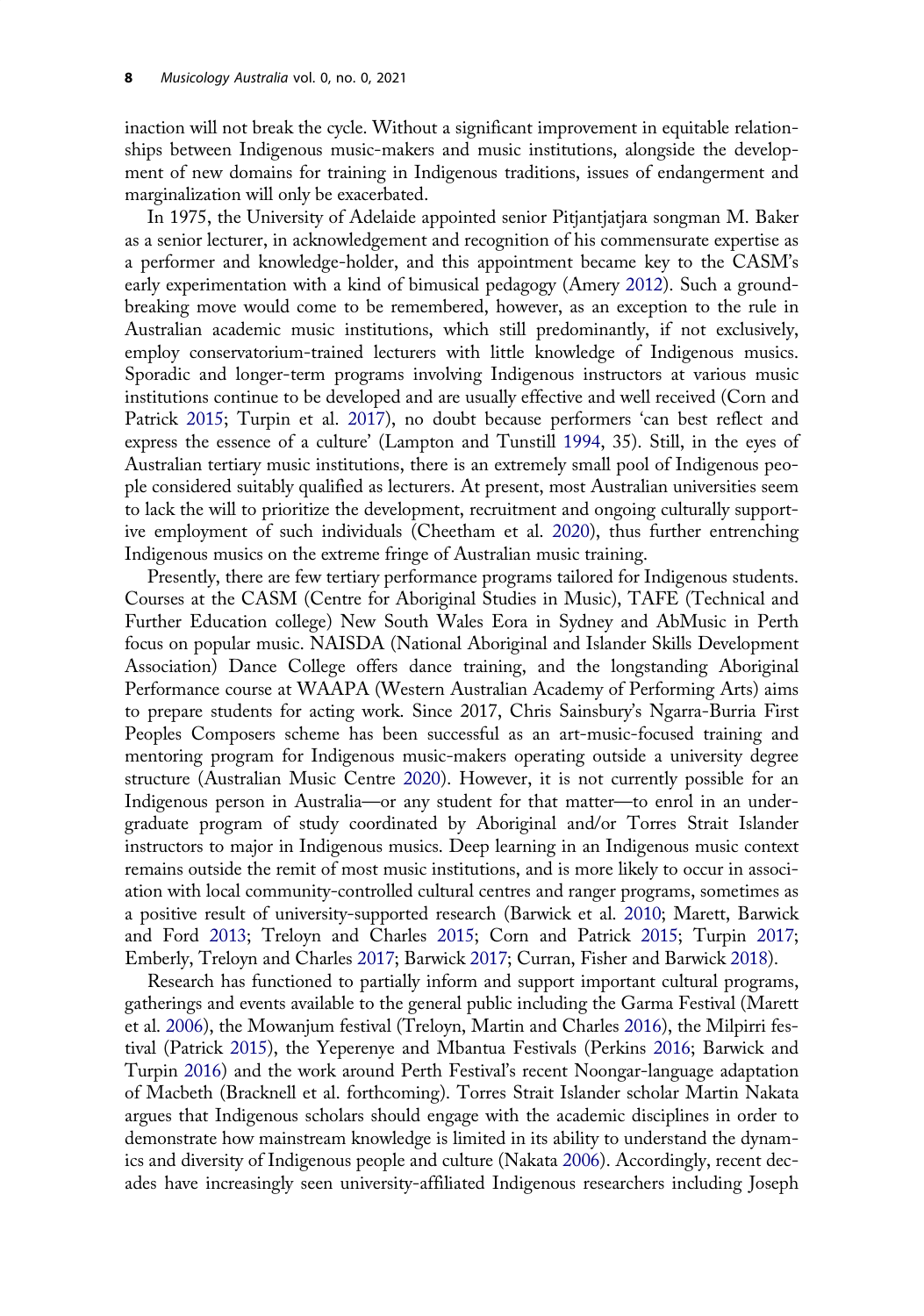<span id="page-10-0"></span>Neparr˛a Gumbula, Marcia Langton, Linda Payi Ford, Steven Wanta Jampijinpa Patrick, Lexine Solomon, Toby Whaleboat, Tiriki Onus, Shaun Angeles Penangk, Jesse Hope-Hodgetts and the late Alison Ngamperle Ross in leading roles on research projects dealing with Indigenous musics. On the part of Aboriginal researchers, much of this work has little to do with the agendas of music institutions and is more motivated by responsibilities to home communities of origin, reflecting local aims to ensure cultural sustainability and the maintenance of intangible cultural heritage (Bracknell [2015\)](#page-12-0).

#### Ways Ahead

Claiming that academic music institutions are inherently white spaces, an open letter to the Music Faculty of the University of Cambridge, sparked by the Black Lives Matter movement and with well over 500 signatures, suggests that '[t]he very issue of needing to "add" people to such a naturally-exclusionary space in the first place is symptomatic of the ongoing perpetuation of systems of white supremacy and oppression' (Decolonising Music, Cambridge [2020\)](#page-13-0). Although every Australian music institution is located in a place that has significance for local Aboriginal people, the institutions themselves are overwhelmingly experienced as white and exclusionary spaces. At a foundational level, music institutions can embed cultural awareness training into all music training curriculum, but greater depth is required. In Australia, all music can be understood—on a scale ranging from ignorance to immersion—in terms of its relationship with Country, Indigenous musics, people and ways of doing things. There is no reason why this kind of critical frame could not be at the forefront of undergraduate music studies in Australia, providing social grounding for European musics and opening the door for more informed understanding of Indigenous musics. The significant funded research on Indigenous musics emanating from our music institutions could also be more commensurately reflected in undergraduate curriculum content.

The Pitjantjatjara language, like many other Indigenous languages, has no separate word for 'music'; instead, the term *inma* encompasses all phenomena (dance, music, storytelling and visual design) marking performance (Ellis et al. [1978](#page-13-0)). This world-view about the form and function of music sits in fundamental contradiction to approaches that see only musical elements as worthy of analysis. The maintenance of arbitrary silos between music educators, the music industry, ethnomusicologists, historical musicologists, researchers of community music, music therapy and popular music is wholly unproductive. In Australia, Indigenous musics are highly relevant to all of these disparate areas—whether these subdisciplines realize it or not—and could function as a central touchstone around which to coalesce. New, more holistic performing arts pathways could be similarly multi-modal while also fostering greater interdisciplinarity, particularly between the creative arts and environmental and health sciences. Resisting settler colonial attempts to suppress and eradicate them, Indigenous musics will always carry immense power to connect and effect change in this place. Given the history of denigration, ignorance and appropriation towards Indigenous musics, advocacy for Indigenous self-determination must be the central mandate of Australian music institutions. Enabling tertiary music institutions as brave spaces from which Indigenous music-makers and Indigenous scholars can speak truth and be heard will benefit the practice, teaching and research of all involved (Arau and Clemens 2013).

As restricted international travel due to the COVID-19 pandemic challenges humanity to focus locally, and the Black Lives Matter movement demands action to dismantle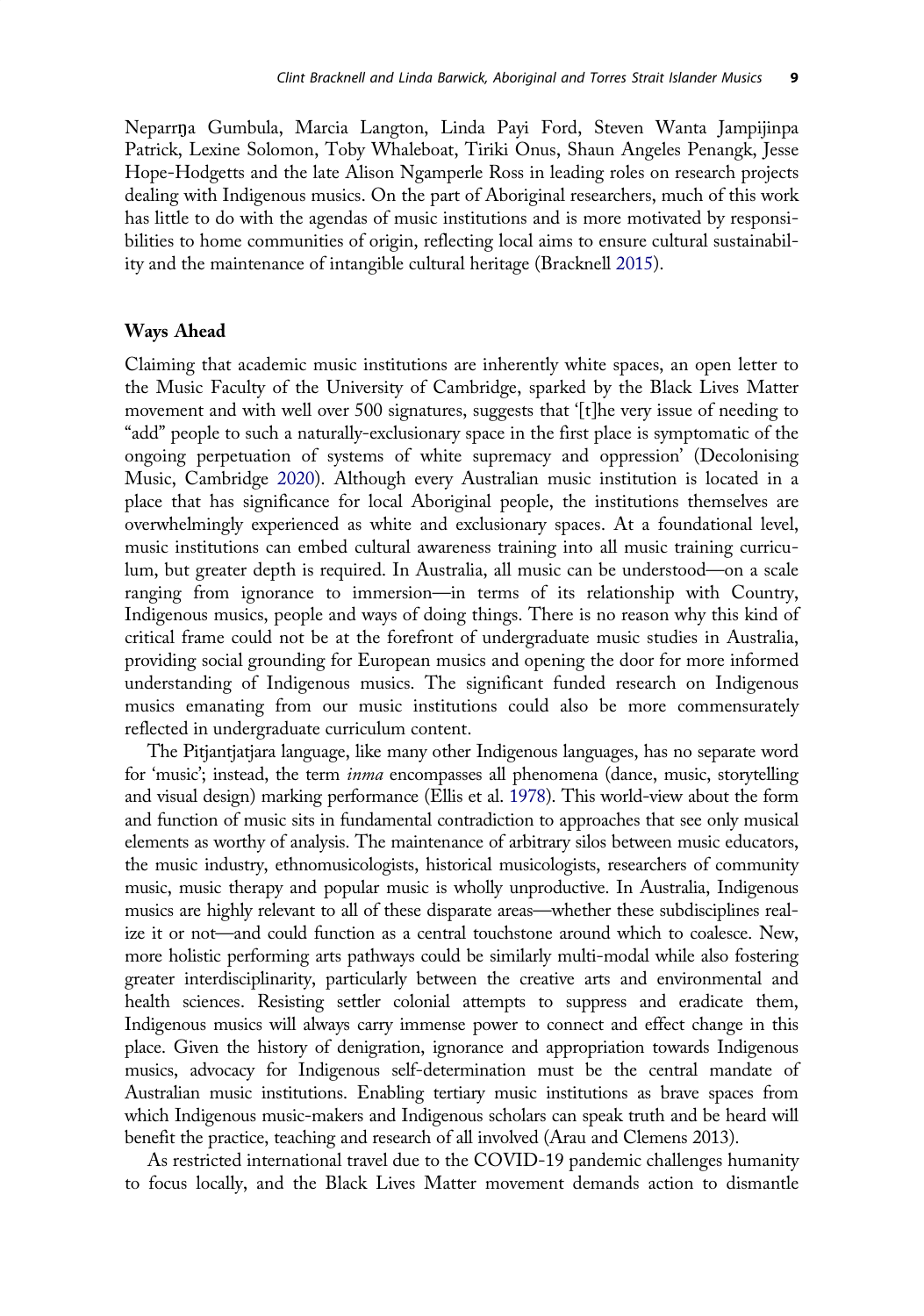<span id="page-11-0"></span>systemic injustice built on the insidious cultural concept of race, the frame of reference for most Australian music schools seems radically out of step. In 2009, ethnomusicologist Jeff Todd Titon explained, 'persons sustain music and music sustains people' [\(2009,](#page-15-0) 122). Especially in the current context, we must critique just who and what our music institutions and scholarship are sustaining. Presently, Indigenous musics are clearly not a priority for our music institutions. Music is an infinitely diverse, empowering and awe-inspiring manifestation of culture and nature (Allen and Dawe 2015). Continuing to focus on it in a narrow and Eurocentric way diminishes our current and future potential (Marett [2010](#page-14-0)).

#### Author Biographies

Clint Bracknell is a Noongar musician, composer and researcher from the south coast region of Western Australia and Associate Professor at WAAPA and Kurongkurl Katitjin, Edith Cowan University where he leads a program of research focusing on the connections between performance, language, Country and digital technologies. He is an elected AIATSIS (Australian Institute of Aboriginal and Torres Strait Islander Studies) Council member.

E-mail: [c.bracknell@ecu.edu.au](mailto:c.bracknell.edu.au)

Linda Barwick is an Emeritus Professor in the Sydney Conservatorium of Music at the University of Sydney. Since her musicological training under Catherine Ellis at the University of Adelaide in the early 1980s, she has collaborated in community-based music research with numerous Indigenous musicians across Australia, with a focus on contemporary engagement with archival recordings. She is a Fellow of the Australian Academy of the Humanities.

E-mail: [linda.barwick@sydney.edu.au](mailto:linda.barwick.edu.au)

#### ORCID

Clint Bracknell **D** http://orcid.org/0000-0002-9808-1624

#### References

- Allen, Aaron S. and Kevin Dawe (eds.) [\(2015](#page-3-0)), Current Directions in Ecomusicology: Music, Culture, Nature. New York: Routledge.
- Amery, Rob [\(2012](#page-9-0)), 'The History of Aboriginal Languages and Linguistics at the University of Adelaide', in Nick Harvey et al. (eds.), A History of the Faculty of Arts at the University of Adelaide 1876–2012. Adelaide, SA: University of Adelaide Press, 265–98.
- Arao, Brian and Clemens, Kristi (2013), 'From Safe Spaces to Brave Spaces', in Lisa M. Landreman (ed.), The Art of Effective Facilitation: Reflections from Social Justice Educators. Sterling, Virginia: Stylus Publishing, 135–50.
- Australian Music Centre ([2020\)](#page-9-0), 'Ngarra-Burria First Peoples Composers Scheme', (Accessed 3 September 2020), <https://www.australianmusiccentre.com.au/about/NgarraBurria>
- Barney, Katelyn S. ([2005\)](#page-4-0), 'Celebration or Cover Up? "My island home", Australian National Identity and the Spectacle of Sydney 2000', in Elizabeth Mackinlay, Denis Collins and Samantha Owens (eds.), Aesthetics and Experience in Music Performance. Newcastle, UK: Cambridge Scholars Press, 141–50.
- Barney, Katelyn S. (ed.) ([2014\)](#page-3-0), Collaborative Ethnomusicology: New Approaches to Music Research between Indigenous and Non-Indigenous Australians. Melbourne: Lyrebird Press.
- Barwick, Linda [\(2000](#page-4-0)), 'Song as an Indigenous Art', in Margo Neale and Sylvia Kleinert (eds.), Oxford Companion to Aboriginal Art and Culture. Melbourne: Oxford University Press, 328–35.
- Barwick, Linda [\(2017](#page-9-0)), 'Keepsakes and Surrogates: Hijacking Music Technology at Wadeye (Northwest Australia)', in Thomas Hilder, Shzr Ee Tan and Henry Stobart (eds.), Music, Indigeneity, Digital Media. Rochester NY: University of Rochester Press, 156–75.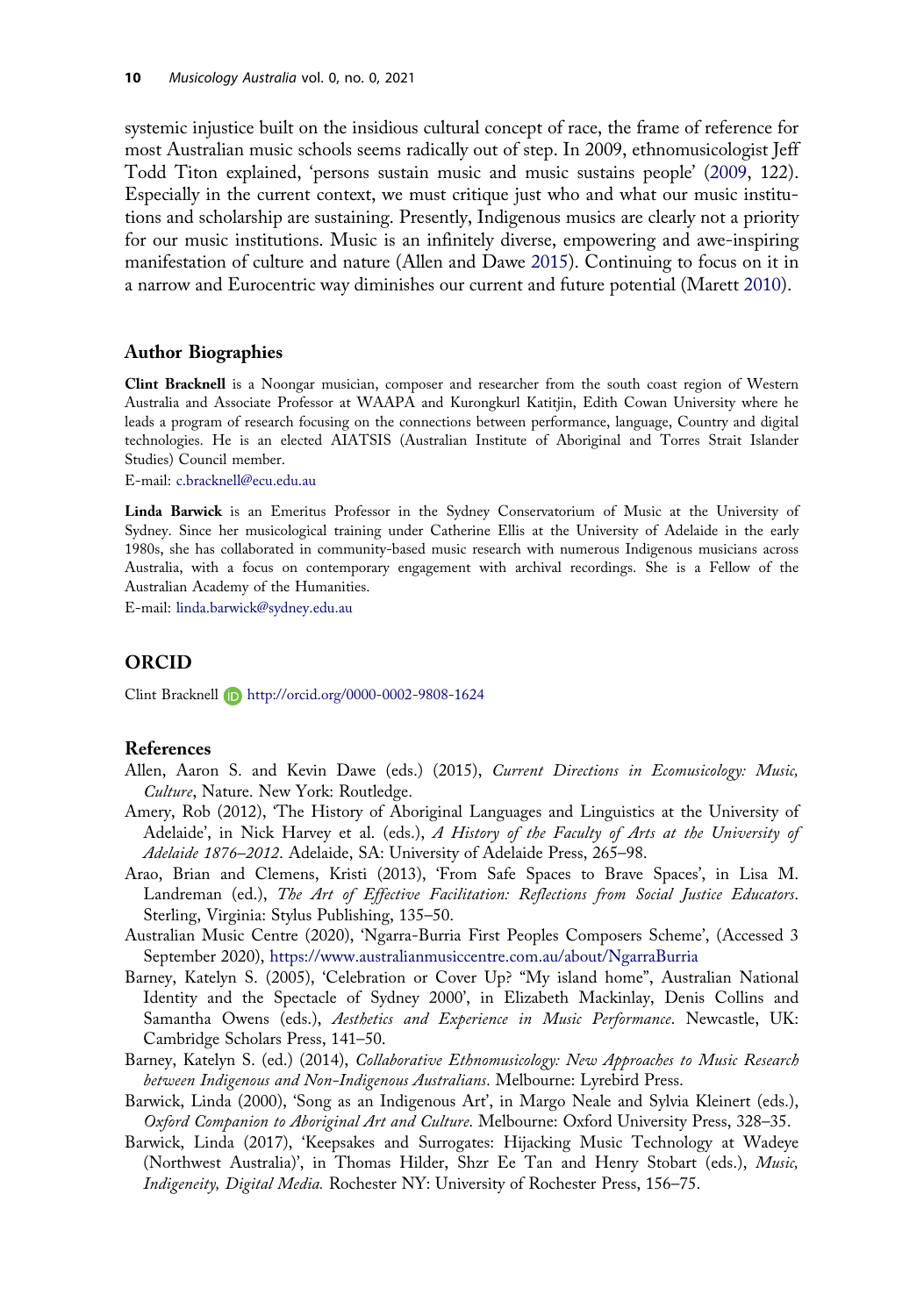- <span id="page-12-0"></span>Barwick, Linda, Jennifer Green, Petronella Vaarzon-Morel, and Katya Zissermann, [\(2019](#page-3-0)), 'Conundrums and Consequences: Doing Archival Returns in Australia', in Linda Barwick, Jennifer Green, and Petronella Vaarzon-Morel (eds.), Archival Returns in Central Australia and Beyond. LD&C Special Publication 18. Honolulu and Sydney: University of Hawai'i Press and Sydney University Press, 1–27.
- Barwick, Linda, Allan Marett, Michael Walsh, Nicholas Reid, and Lysbeth Ford [\(2005](#page-3-0)), 'Communities of Interest: Issues in Establishing a Digital Resource on Murrinh-patha Song at Wadeye (Port Keats), NT', Literary and Linguistic Computing 20/4: 383–97.
- Barwick, Linda, Allan Marett, Michael Walsh, Joe Blythe, Nick Reid and Lysbeth Ford [\(2010](#page-9-0)), 'Wadeye Song Database', (Accessed 3 September 2020), [http://sydney.edu.au/arts/indigenous\\_](http://sydney.edu.au/arts/indigenous_song/wadeye/) [song/wadeye/](http://sydney.edu.au/arts/indigenous_song/wadeye/)
- Barwick, Linda, and Myfany Turpin ([2016\)](#page-7-0), 'Central Australian Women's Traditional Songs: Keeping Yawulyu/Awelye Strong', in Huib Schippers and Catherine Grant (eds.), Sustainable Futures for Music Cultures. New York: Oxford University Press, 111–44.
- Bendrups, Dan, Katelyn Barney and Catherine Grant ([2013\)](#page-3-0), 'An Introduction to Sustainability and Ethnomusicology in the Australasian Context', Musicology Australia 34/2: 153-8.
- Bracknell, Clint [\(2015](#page-10-0)), 'Say You're a Nyungarmusicologist: Indigenous Research on Endangered Music', Musicology Australia 37/2: 199–217.
- Bracknell, Clint [\(2017](#page-4-0)), 'Conceptualizing Noongar Song', Yearbook for Traditional Music 49: 92–113.
- Bracknell, Clint ([2019\)](#page-4-0), 'Identity, Language and Collaboration in Indigenous Music', in Lawrence Bamblett, Fred Myers and Tim Rowse (eds.), The Difference Identity Makes: Indigenous Cultural Capital in Australian Cultural Fields. Canberra: Aboriginal Studies Press, 99–123.
- Bracknell, Clint ([2020\)](#page-3-0) 'The Emotional Business of Noongar Song'. Journal of Australian Studies 44/2: 140–53.
- Bracknell, Clint, Kylie Bracknell, Sue Fenty-Studham and Luzita Fereday (forthcoming), 'Supporting the Performance of Noongar Language in Hecate'. Theatre, Dance and Performance Training (special edition: Australian Performance Training) 12.
- Burslem, Megan [\(2019](#page-7-0)), 'Musicology in Australian Tertiary Institutions: Curriculum, Characters and Controversy'. PhD thesis, Monash University.
- Byrne, David [\(1999](#page-5-0)), 'Crossing Music's Borders in Search of Identity; "I Hate World Music"'. The New York Times, 3 October 2003, (Accessed 3 September 2020) [https://archive.nytimes.](https://archive.nytimes.com/query.nytimes.com/gst/fullpage-9901EED8163EF930A35753C1A96F958260.html) [com/query.nytimes.com/gst/fullpage-9901EED8163EF930A35753C1A96F958260.html](https://archive.nytimes.com/query.nytimes.com/gst/fullpage-9901EED8163EF930A35753C1A96F958260.html)
- Cheetham, Deborah, Clint Bracknell, Brenda Gifford and Aaron Wyatt ([2020\)](#page-9-0), 'What Indigenous music in Tertiary Institutions Could Be' [panel discussion]. Monash University. [https://vimeo.com/426115078.](https://vimeo.com/426115078)
- Clough, Brent [\(2012](#page-4-0)), 'Oceanic Reggae', in Carolyn Cooper (ed.), Global Reggae. Illinois: Canoe Press, 263–84.
- Connell, John and Chris Gibson [\(2004](#page-5-0)), 'World Music: Deterritorializing Place and Identity'. Progress in Human Geography 28/3: 342–61.
- Corn, Aaron ([2009\)](#page-4-0), Reflections and Voices: Exploring the Music of Yothu Yindi with Mandawuy Yunupingu. Sydney: Sydney University Press.
- Corn, Aaron [\(2013](#page-3-0)), 'Sustaining Australia's Indigenous Music and Dance Traditions: The Role of the National Recording Project for Indigenous Performance in Australia'. Musicology Australia 35/2: 268–84.
- Corn, Aaron and Stephen Patrick ([2015\)](#page-9-0), 'Pulyaranyi: New Educational Contexts for Transferring Warlpiri Knowledge'. UNESCO Observatory Journal 4/2: 1–27.
- Corn, Aaron and Steven Wanta Jampijinpa Patrick ([2019\)](#page-3-0), 'Exploring the Applicability of the Semantic Web for Discovering and Navigating Australian Indigenous Knowledge Resources'. Archives and Manuscripts 47/1: 131–52.
- Covell, Roger ([1967\)](#page-5-0), Australia's Music: Themes of a New Society. Melbourne: Sun Books.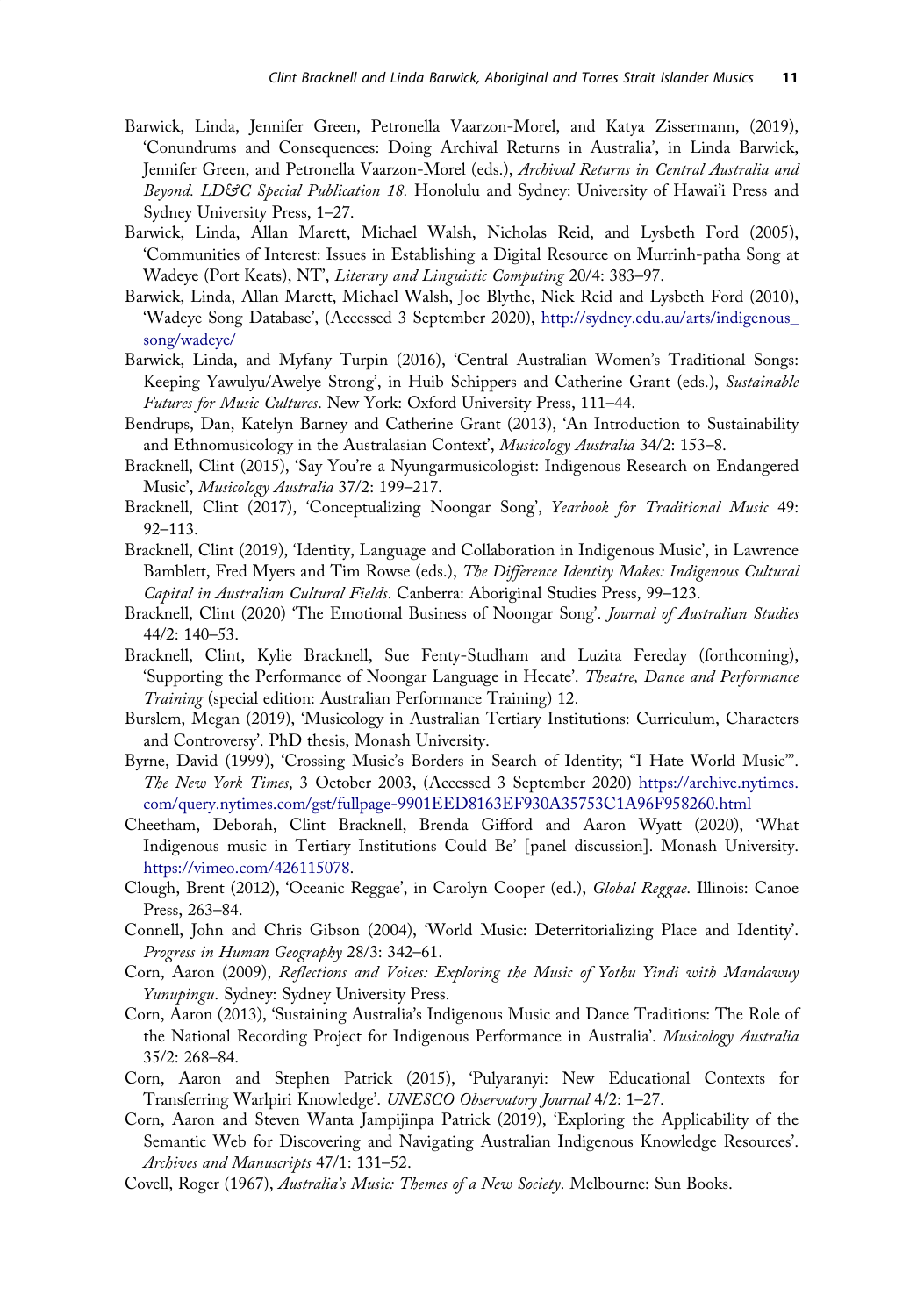- <span id="page-13-0"></span>Curran, Georgia, Simon Japangardi Fisher, and Linda Barwick [\(2018](#page-9-0)), 'Engaging with Archived Warlpiri Songs', in Nicholas Ostler, Vera Ferreira, and Chris Moseley (eds.), Communities in Control: Learning Tools and Strategies for Multilingual Endangered Language Communities. Proceedings of FEL XXI Alcanena 2017. Hungerford, UK: Foundation for Endangered Languages, 167–74.
- Davies, E. Harold [\(1927](#page-6-0)), 'Palaeolithic Music'. Musical Times 68 (August 1, 1927): 691-95.
- Davies, E. Harold ([1947\)](#page-6-0), Music in Primitive Society. Adelaide, S.A.: Anthropological Society of South Australia.
- Decolonising Music, Cambridge [\(2020](#page-10-0)), 'Decolonising Music, Cambridge, Open Letter BLM', (Accessed 3 September 2020) [https://docs.google.com/forms/d/e/1FAIpQLSfWdyJ0iui\\_](https://docs.google.com/forms/d/e/1FAIpQLSfWdyJ0iui_gbClkfmsBCvPjwNsilZzdYJyfEEZGz2Ruqy5bQ/viewform?fbclid=IwAR1Co7QOGWqjNfMoLf3ncPOC_aYILyCbo0V_i30PFwScThPcY0etkVobaHQ) [gbClkfmsBCvPjwNsilZzdYJyfEEZGz2Ruqy5bQ/viewform?fbclid=IwAR1Co7QOGWqjNf](https://docs.google.com/forms/d/e/1FAIpQLSfWdyJ0iui_gbClkfmsBCvPjwNsilZzdYJyfEEZGz2Ruqy5bQ/viewform?fbclid=IwAR1Co7QOGWqjNfMoLf3ncPOC_aYILyCbo0V_i30PFwScThPcY0etkVobaHQ) [MoLf3ncPOC\\_aYILyCbo0V\\_i30PFwScThPcY0etkVobaHQ](https://docs.google.com/forms/d/e/1FAIpQLSfWdyJ0iui_gbClkfmsBCvPjwNsilZzdYJyfEEZGz2Ruqy5bQ/viewform?fbclid=IwAR1Co7QOGWqjNfMoLf3ncPOC_aYILyCbo0V_i30PFwScThPcY0etkVobaHQ)
- Department of Aboriginal Affairs ([1981\)](#page-4-0), 'Report on a Review of the Administration of the Working Definition of Aboriginal and Torres Strait Islanders'. Canberra: Australian Government.
- Donaldson, Tamsin [\(1979](#page-4-0)), 'Translating Oral Literature: Aboriginal Song Texts'. Aboriginal History 3: 62–83.
- Elkin, A.P., and Trevor Jones ([1958\)](#page-6-0), Arnhem Land Music (North Australia). Oceania Monograph 9. Sydney: University of Sydney.
- Ellis, Catherine J. ([1964\)](#page-6-0), Aboriginal Music Making: A Study of Central Australian Music. Adelaide: Libraries Board of South Australia.
- Ellis, Catherine J. [\(1974](#page-3-0)), 'Music Education and Aboriginal Performers'. The Australian Journal of Indigenous Education 14: 25–6.
- Ellis, C. J., Ellis, A. M., Tur, M., and McCardell, A. [\(1978](#page-10-0)). 'Classification of Sounds in Pitjantjatjara-Speaking Areas', in L. Hiatt (ed.), Australian Aboriginal Concepts. Canberra: AIAS, 68–80.
- Ellis, Catherine J. ([1985\)](#page-2-0), Aboriginal Music: Education for Living. St Lucia: University of Queensland Press.
- Ellis, Catherine J. ([1991\)](#page-6-0), 'Creating with Traditions'. Sounds Australian 30: 14.
- Ellis, Catherine J. (ed.) ([1992\)](#page-3-0), Power-Laden Aboriginal Songs: Who Should Control the Research? Special issue of *World of Music* 36/1.
- Emberly, Andrea, Sally Treloyn and Rona Googninda Charles ([2017\)](#page-3-0). 'Children, Knowledge, Country: Child and Youth-Based Approaches to Revitalising Musical Traditions in the Kimberley', in Jim Wafer and Myfany Turpin (eds.), Recirculating Songs: Revitalising the Singing Practices of Indigenous Australia. Canberra: Pacific Linguistics, 318-30.
- Feld, Steven [\(1990](#page-3-0)), Sound and Sentiment: Birds, Weeping, Poetics, and Song in Kaluli Expression. 2nd ed. Philadelphia: University of Pennsylvania Press.
- Gardiner-Garden, John. ([2003\)](#page-4-0), *Defining Aboriginality in Australia. Report*. Canberra: Department of the Parliamentary Library.
- Grant, Catherine ([2014\)](#page-3-0), Music Endangerment: How Language Maintenance Can Help. New York: Oxford University Press.
- Haebich, Anna [\(2018](#page-2-0)), Dancing in Shadows: Histories of Nyungar Performance. Crawley, W.A: University of Western Australia Publishing.
- Hale, Ken ([1984\)](#page-4-0), 'Remarks on Creativity in Aboriginal Verse', in Jamie C. Kassler and Jill Stubington (eds.), Problems and Solutions: Occasional Essays in Musicology Presented to Alice M. Moyle. Sydney: Hale and Iremonger, 254–62.
- Hall, James ([1951\)](#page-5-0), 'A History of Music in Australia, No 6'. The Canon 4/11: 517–524.
- Harris, Amanda [\(2020](#page-2-0)), 'Representing Australia to the Commonwealth in 1965: Aboriginal and Indigenous Performance'. Twentieth-Century Music 17/1: 322.
- Janke, Terri and Robynne Quiggin ([2007\)](#page-4-0), Music: Protocols for Producing Indigenous Australian Music. Surry Hills, Australia: Australia Council for the Arts.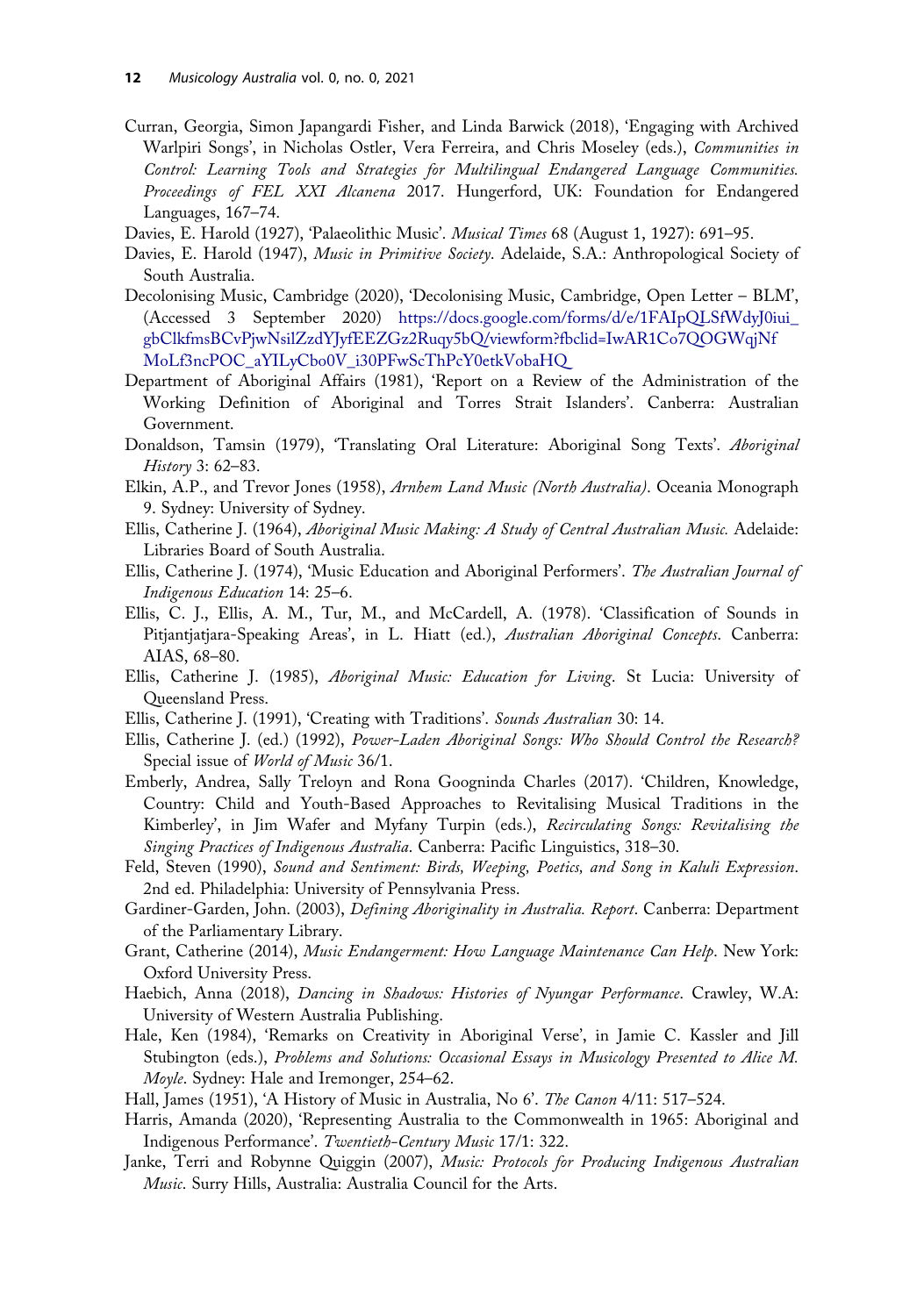- <span id="page-14-0"></span>Jones, Trevor ([1962\)](#page-7-0), 'The Ethnomusicologist's Role in Music Education'. Music Educators Journal 49/2: 31–3.
- Jones, Trevor ([1964\)](#page-6-0), 'The Didjeridu of the Australian Aborigine: A Unique Development of a Common Musical Instrument?'. Musicology Australia 1/1: 4.
- Kingston, William Henry Giles [\(1851](#page-4-0)), 'Capabilities of the Australian Aborigines for the Reception of Christianity and Civilization'. The Colonial Magazine and East India Review 22/2: 116–32.
- Lampton, Arthur and Guy Tunstill [\(1994](#page-9-0)), 'Aboriginal Music Students' Views on Aboriginal Music Research'. The World of Music 36/1: 27–40.
- Letts, Richard [\(2014](#page-7-0)), 'Post-Secondary Music Study: The Australian Database'. Music Trust, (Accessed 1 July 2018), [http://musicinaustralia.org.au/index.php?title=Postsecondary\\_Music\\_](http://musicinaustralia.org.au/index.php?title=Postsecondary_Music_Study_%E2%80%93_The_Australian_Database) [Study\\_%E2%80%93\\_The\\_Australian\\_Database](http://musicinaustralia.org.au/index.php?title=Postsecondary_Music_Study_%E2%80%93_The_Australian_Database)
- Lhotsky, John [\(1834](#page-4-0)), A Song of the Women of the Menero Tribe near the Australian Alps. Sydney: John Innes [Score].
- Magowan, Fiona [\(2000](#page-5-0)), 'Dancing with a Difference: Reconfiguring the Poetic Politics of Aboriginal Ritual as National Spectacle'. The Australian Journal of Anthropology 11/2: 308-21.
- Marett, Allan ([2010\)](#page-2-0), 'Vanishing Songs: How Musical Extinctions Threaten the Planet'. Ethnomusicology Forum 19/2: 249–62.
- Marett, Allan, Linda Barwick and Lysbeth Ford [\(2013](#page-9-0)), For the Sake of a Song: Wangga Songmen and Their Repertories. Sydney: Sydney University Press. [https://ses.library.usyd.edu.au/handle/](https://ses.library.usyd.edu.au/handle/2123/11752) [2123/11752](https://ses.library.usyd.edu.au/handle/2123/11752). Repertories online at <http://wangga.library.usyd.edu.au>.
- Marett, Allan, Mandawuy Yunupinu, Marcia Langton, Neparrnga Gumbula, Linda Barwick and Aaron Corn. ([2006\)](#page-3-0), 'The National Recording Project for Indigenous Performance in Australia: Year One in Review', in Backing Our Creativity: The National Education and the Arts Symposium, 12-14 September 2005. Surry Hills, Australia: Australia Council for the Arts, 84–90. <http://hdl.handle.net/2123/1337>.
- Marmion, Doug, Kazuko Obata, Jakelin Troy, and Australian Institute of Aboriginal and Torres Strait Islander Studies [\(2014](#page-3-0)), Community, Identity, Wellbeing: The Report of the Second National Indigenous Languages Survey. Canberra: Australian Institute of Aboriginal and Torres Strait Islander Studies.
- McFadyen, Warwick ([2005\)](#page-7-0), 'Feel the Noise'. The Age, September 17. (Accessed 3 September 2020), <http://www.theage.com.au/news/music/feel-the-noise/2005/09/15/1126750075660.html>
- McLintock, Penny ([2008\)](#page-3-0), 'Indigenous Song Loss "A National Crisis"'. ABC News, 20 August 2008. (Accessed 3 September 2020), [https://www.abc.net.au/news/2008-08-18/indigenous](https://www.abc.net.au/news/2008-08-18/indigenous-song-loss-a-national-crisis/480762)[song-loss-a-national-crisis/480762](https://www.abc.net.au/news/2008-08-18/indigenous-song-loss-a-national-crisis/480762)
- Moreton-Robinson, Aileen [\(2015](#page-2-0)), The White Possessive: Property, Power, and Indigenous Sovereignty. Minneapolis: University of Minnesota Press.
- Moyle, Alice M. [\(1957](#page-6-0)), 'The Intervallic Structure of Australian Aboriginal Singing'. Master of Arts thesis, University of Sydney.
- Moyle, Alice M. [\(1964](#page-6-0)), 'Bara and Mamariga Songs on Groote Eylandt'. Musicology Australia 1/1: 15–24.
- Moyle, Alice M. [\(1966](#page-6-0)), A Handlist of Field Collections of Recorded Music in Australia and Torres Strait. Canberra: Australian Institute of Aboriginal Studies.
- Moyle, Alice M. [\(1981](#page-7-0)), 'The Australian Didjeridu: A Late Musical Intrusion'. World Archaeology 12: 321–31.
- Nakata, Martin ([2006\)](#page-9-0), 'Australian Indigenous Studies: A Question of Discipline'. Australian Journal of Anthropology 17/3: 265–75.
- Newton, Janice ([1990\)](#page-3-0), 'Becoming "Authentic" Australians Through Music'. Social Analysis: The International Journal of Social and Cultural Practice 27: 93–101.
- Ottosson, Asa ([2015\)](#page-3-0), Making Aboriginal Men and Music in Central Australia. London: Bloomsbury Publishing.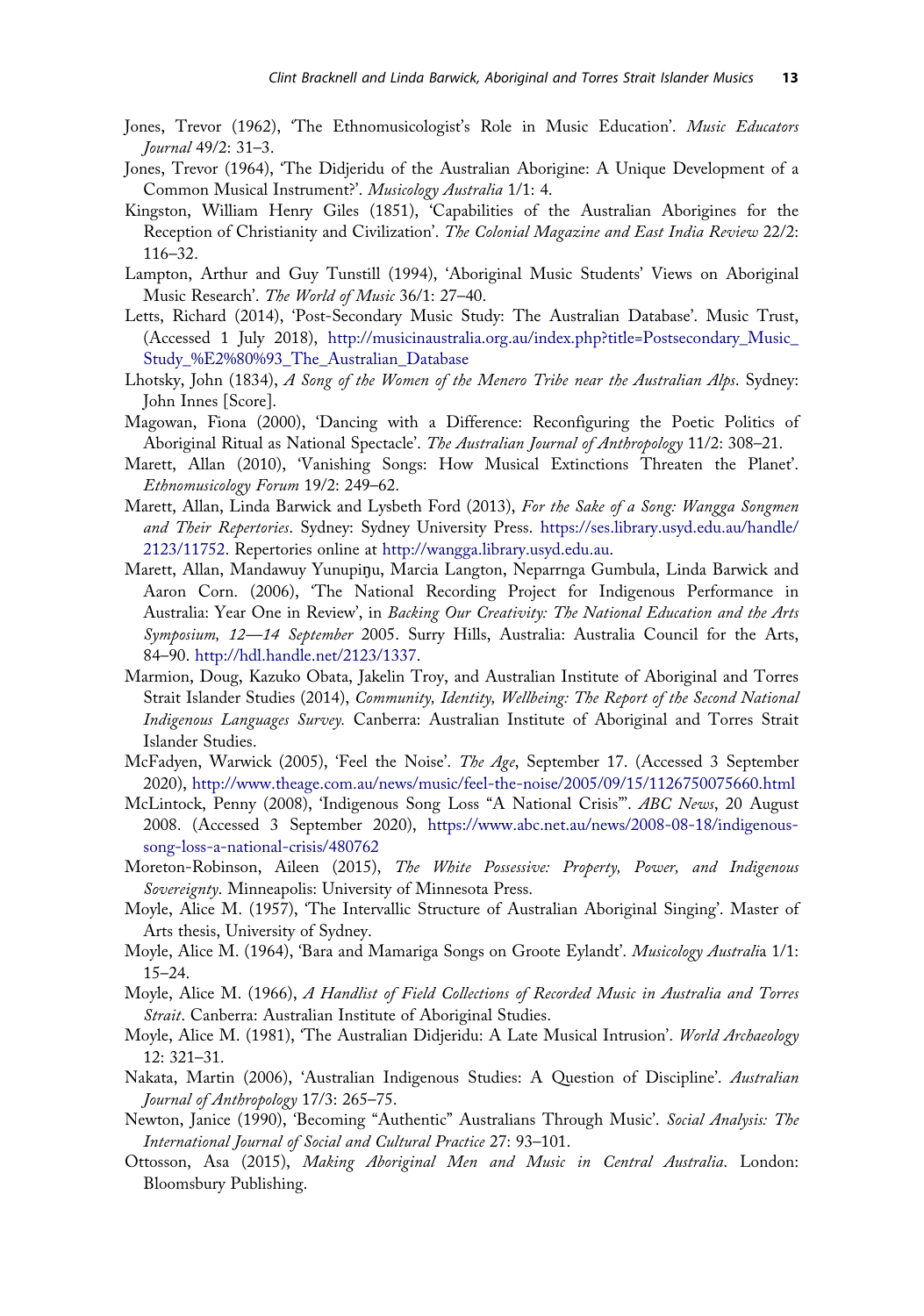- <span id="page-15-0"></span>Patrick, Wanta Steve Jampijinpa ([2015\)](#page-4-0), 'Pulya-ranyi: Winds of Change'. Cultural Studies Review 21/1: 121–31.
- Perkins, Rachel [\(2016](#page-9-0)), 'Songs to Live By'. The Monthly 124: 30–35.
- Radic, Therese ([2002\)](#page-3-0), 'The Lost Chord of Australian Culture: Researching Australian Music History', in Jane Southcott, Jane and Ros Smith (eds.), *Community of Researchers: Proceedings of* the XXIInd Annual Conference. Melbourne: Australian Association for Research in Music Education, 6–14.
- Reed, Liz [\(2003](#page-4-0)), '"Awakening": The Politics of Indigenous Control and Authenticity at Sydney 2000'. Australasian Music Research 7: 95–101.
- Rose, Deborah Bird ([1996\)](#page-2-0), Nourishing Terrains: Australian Aboriginal Views of Landscape and Wilderness. Canberra: Australian Heritage Commission.
- Skinner, Graeme [\(2011](#page-5-0)), 'Toward a General History of Australian Musical Composition: First National Music 1788–c.1860'. PhD thesis, The University of Sydney, 2011.
- Skinner, Graeme ([2015\)](#page-3-0), 'The Invention of Australian Music'. Musicology Australia 37/2: 289–306.
- Smith, Robert G. [\(2002](#page-8-0)), 'Going Over the Top: The Evolution of Indigenous Music Pedagogies and Educational Practices in Postcolonial Australasian Contexts'. Research Studies in Music Education 19/1: 65–72.
- Spearritt, Gordon D. [\(1974\)](#page-5-0), 'Musicology in Australia'. Australian Journal of Music Education 15: 49.
- Straw, Will ([1991\)](#page-4-0), 'Review of Reynolds, *Blissed Out*, and Redhead, The End of the Century Party'. Popular Music 10/1: 251–3.
- Stubington, Jill ([2007\)](#page-2-0), Singing the Land: The Power of Performance in Aboriginal Life. Strawberry Hills, NSW: Currency House.
- Titon, Jeff Todd ([2009\)](#page-11-0), 'Music and Sustainability: An Ecological Viewpoint'. The World of Music 51/1: 119–37.
- Treloyn, Sally ([2003\)](#page-4-0), 'Scotty Martin's Jadmi Junba: A Song Series from the Kimberley Region of Northwest Australia'. Oceania 73/3: 208–220.
- Treloyn, Sally and Rona Googninda Charles ([2015\)](#page-9-0), 'Repatriation and Innovation in and out of the Field: The Impact of Legacy Recordings on Endangered Song-Dance Traditions and Ethnomusicological Research', in Amanda Harris, Nicholas Thieberger and Linda Barwick (eds.), Research, Records and Responsibility. Sydney: Sydney University Press, 187–205.
- Treloyn, Sally, Matthew D. Martin and Rona Googninda Charles ([2016\)](#page-9-0), 'Cultural Precedents for the Repatriation of Legacy Song Records to Communities of Origin'. Australian Aboriginal Studies, 2016/2: 94–103.
- Turpin, Myfany, April Campbell, Catherine Ingram, Wu Meifang, Wu Pinxian, Wu Xuegui, and Wu Zhicheng ([2017\)](#page-9-0), Songs of Home: Anmatyerr and Kam Singing Traditions. Batchelor, NT, Australia: Batchelor Press.
- Turpin, Myfany ([2017\)](#page-9-0), 'Finding Arrernte Songs', in James Wafer and Myfany Turpin (eds.), Recirculating Songs: Revitalising the Singing Practices of Indigenous Australia. Canberra: Pacific Linguistics, 88–101.
- Vellutini, Laetitia [\(2003](#page-7-0)), 'Finding a Voice on Indigenous Issues: Midnight Oil's Inappropriate Appropriations'. Journal of Australian Studies 27/79: 127–33.
- Wafer, Jim and Myfany Turpin [\(2017](#page-3-0)), Recirculating Songs: Revitalising the Singing Practices of Indigenous Australia. Canberra: Pacific Linguistics.
- Watson, Irene ([2014\)](#page-2-0), Aboriginal Peoples, Colonialism and International Law: Raw Law. Abingdon: Routledge.
- Webb, Michael and Clint Bracknell [\(2021](#page-7-0)) 'Educative power and the respectful curricular inclusion of Aboriginal and Torres Strait Islander music', in Alexis Kallio, Sidsel Karlsen, Kathryn Marsh, Eva Saether and Heidi Westerlund (eds.), The Politics of Diversity in Music Education. New York: Springer, 71–86.
- Wentzel, Ann [\(1962](#page-5-0)), 'Early Composers of Music in Australia'. Quadrant 6/2: 29-36.